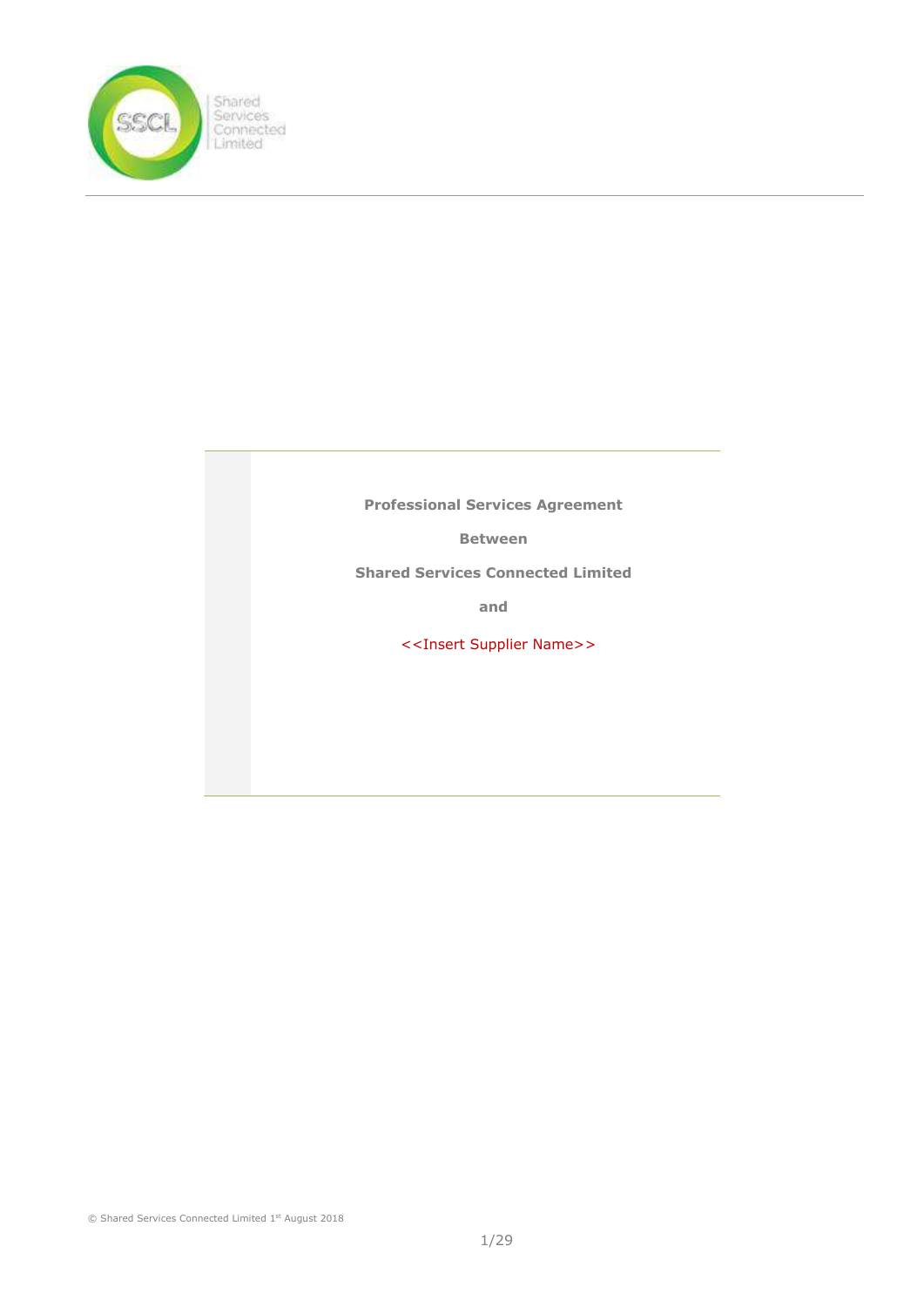

# **THIS AGREEMENT** (the "Agreement") is made 20

Between

- (1) Shared Services Connected Limited, incorporated in England and registered under number 08460577 whose registered office is at Three Cherry Trees Lane, Hemel Hempstead, Hertfordshire, HP2 7AH, ("the Customer"); and
- (2) **[Name]** incorporated in [**jurisdiction**] and registered in [**Registry**] under reference [number] whose registered office or principal office is at [**address**] ("the Supplier")

#### 1. INTERPRETATION

#### 1.1 Definitions

In these Conditions, the following definitions apply:

Business Day: a day (other than a Saturday, Sunday or a public holiday) when banks in London are open for business.

Charges: the charges payable by the Customer for the supply of the Services in accordance with clause 6.

Commencement Date: has the meaning set out in clause 2.2.

Conditions: these terms and conditions as amended from time to time in accordance with clause 19.8. Contract: the contract between the Customer and the Supplier for the supply of Services in accordance with these Conditions.

**Customer:** the person or Company who purchases the services from the Supplier.

**Customer Materials:** has the meaning set out in clause 3.3(i).

**Deliverables:** all documents, products and materials developed by the Supplier or its agents, contractors and employees as part of or in relation to the Services in any form or media, including without limitation drawings, maps, plans, diagrams, designs, pictures, computer programs, data, specifications and reports (including drafts).

Intellectual Property Rights: all patents, rights to inventions, utility models, copyright and related rights, trademarks, service marks, trade, business and domain names, rights in trade dress or get-up, rights in goodwill or to sue for passing off, unfair competition rights, rights in designs, rights in computer software, database right, topography rights, rights in confidential information (including know-how and trade secrets) and any other intellectual property rights, in each case whether registered or unregistered and including all applications for and renewals or extensions of such rights, and all similar or equivalent rights or forms of protection in any part of the world.

Order: the Customer's order for the supply of Services, as set out in the Customer's purchase order form.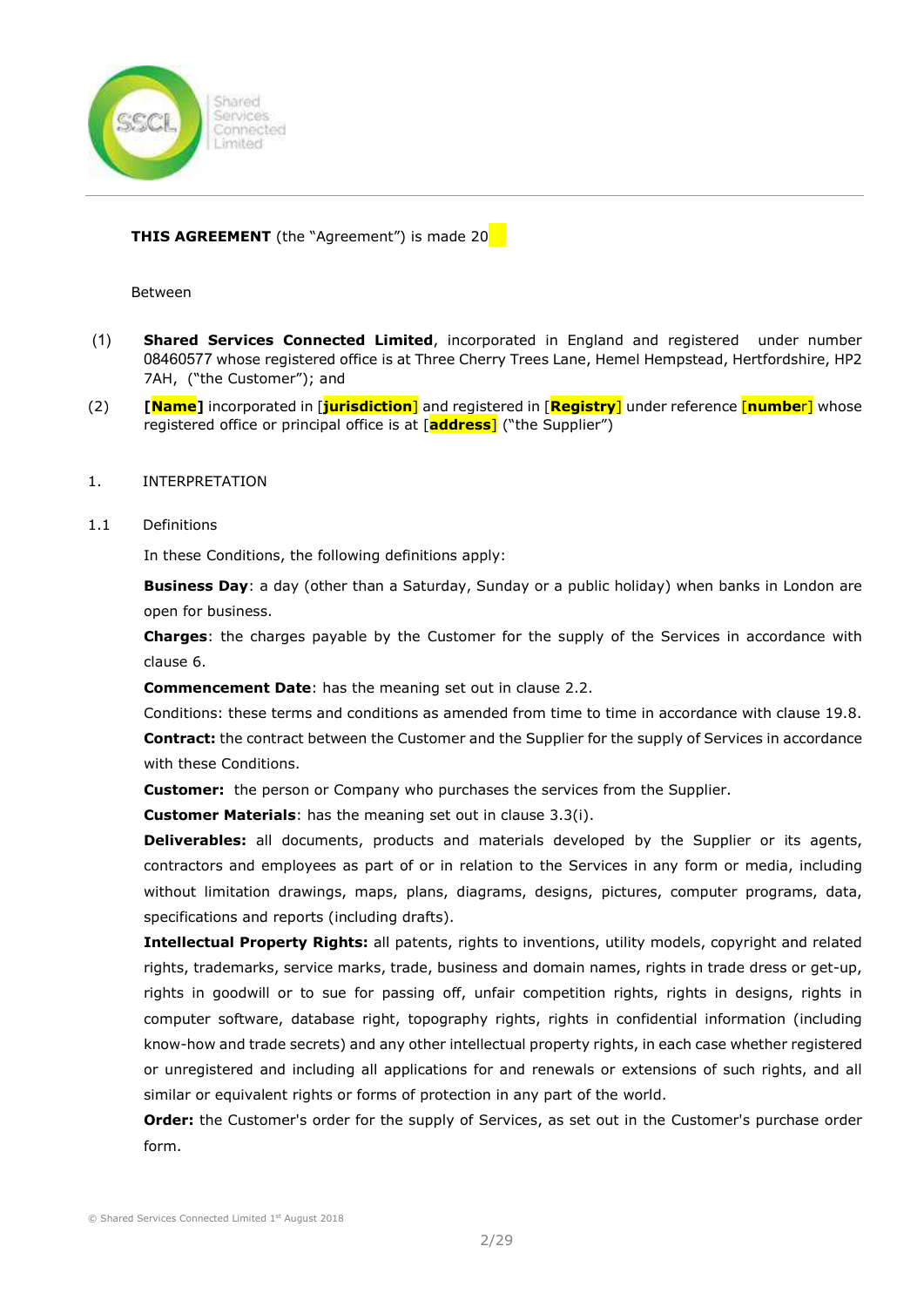

Services: the services, including without limitation any Deliverables, to be provided by the Supplier under the Contract as set out in the Statement of Work.

Statement of Work: the description or Statement of Work for the Services agreed in writing by the Customer and the Supplier [annexed hereto as Schedule 1].

**Supplier:** the person or firm from whom the Customer purchases the Services

Supplier's Proposal: the proposal of the Supplier for the performance of the Services [annexed hereto as Schedule 2].

Warranty Period: means the period set out in the Statement of Work.

### 1.2 Construction

In these Conditions, the following rules apply:

- (a) a person includes a natural person, corporate or unincorporated body (whether or not having separate legal personality);
- (b) a reference to a party includes its personal representatives, successors or permitted assigns;
- (c) a reference to a statute or statutory provision is a reference to such statute or statutory provision as amended or re-enacted. A reference to a statute or statutory provision includes any subordinate legislation made under that statute or statutory provision, as amended or reenacted;
- (d) any phrase introduced by the terms including, include, in particular or any similar expression shall be construed as illustrative and shall not limit the sense of the words preceding those terms; and
- (e) a reference to writing or written includes faxes [and e-mails].
- 1.3 Order of precedence. If there is any conflict between the clauses and the schedules and/or any annexes to the schedules and/or any other documents referred to in these Conditions, the conflict shall be resolved in accordance with the following order of precedence:
	- (a) the clauses
	- (b) the Statement of Work;
	- (c) the Supplier's Proposal; and
	- (d) any other document referred to in the Order Form or any other document attached to the Order Form.

# 2. BASIS OF CONTRACT

2.1 The Order constitutes an offer by the Customer to purchase Services in accordance with these Conditions.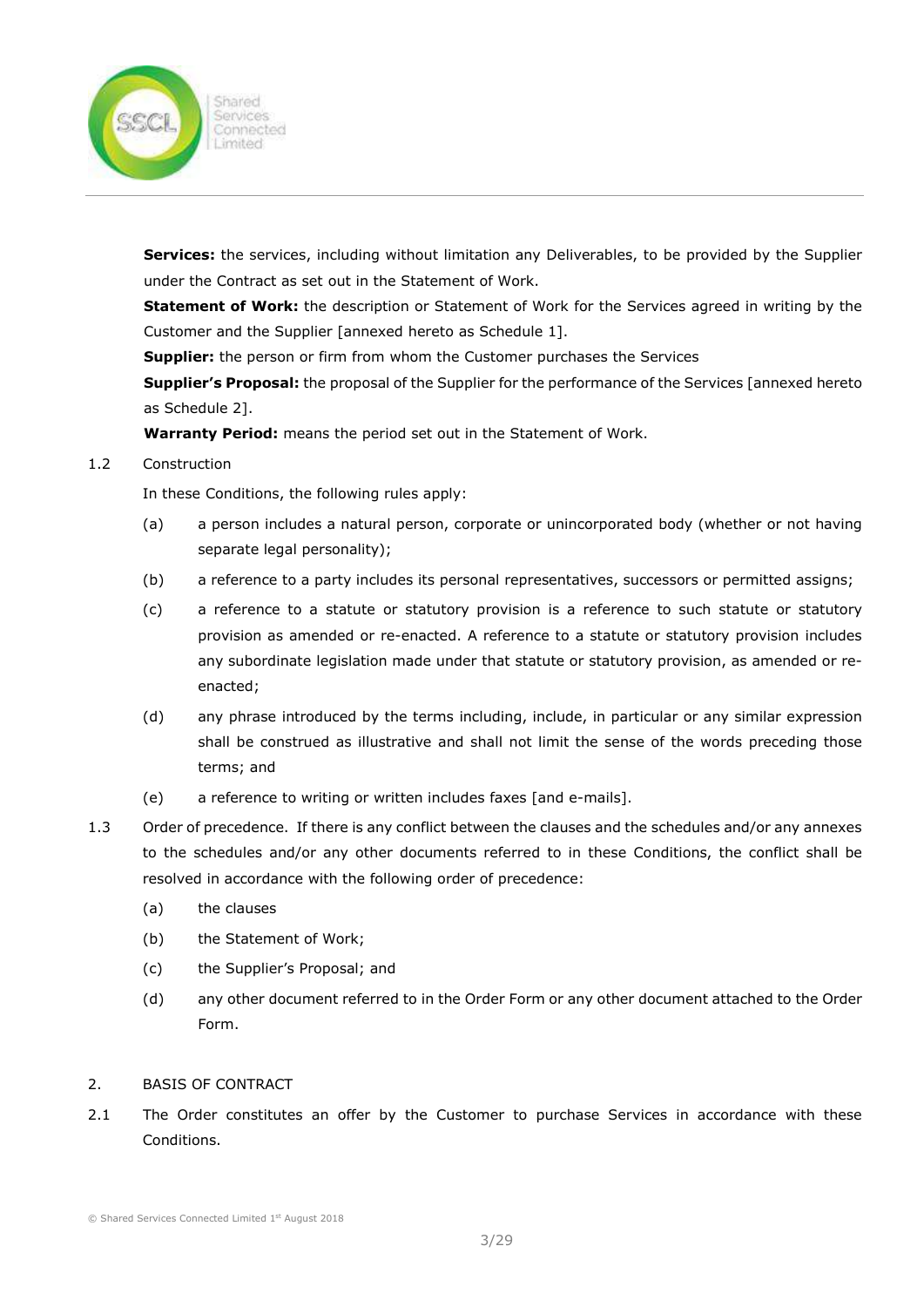

- 2.2 The Order shall be deemed to be accepted on the earlier of:
	- (a) the Supplier issuing written acceptance of the Order; or
	- (b) any act by the Supplier consistent with fulfilling the Order,

at which point and on which date the Contract shall come into existence (Commencement Date).

2.3 These Conditions apply to the Contract to the exclusion of any other terms that the Supplier seeks to impose or incorporate, or which are implied by trade, custom, practice or course of dealing.

### 3. SUPPLY OF SERVICES

- 3.1 The Supplier shall provide the Services to the Customer in accordance with the terms of the Contract.
- 3.2 The Supplier shall meet any performance dates for the Services specified in the Order or notified to the Supplier by the Customer.
- 3.3 In providing the Services, the Supplier shall:
	- (a) co-operate with the Customer in all matters relating to the Services, and comply with all instructions of the Customer;
	- (b) perform the Services with the best care, skill and diligence in accordance with best practice in the Supplier's industry, profession or trade;
	- (c) use personnel who are suitably skilled and experienced to perform tasks assigned to them, and in sufficient number to ensure that the Supplier's obligations are fulfilled in accordance with this Contract;
	- (d) ensure that the Services and Deliverables will conform with all descriptions and Statement of Works set out in the Statement of Work, and that the Deliverables shall be fit for any purpose expressly or impliedly made known to the Supplier by the Customer;
	- (e) provide all equipment, tools and vehicles and such other items as are required to provide the Services;
	- (f) use the best quality goods, materials, standards and techniques, and ensure that the Deliverables, and all goods and materials supplied and used in the Services or transferred to the Customer, will be free from defects in workmanship, installation and design;
	- (g) obtain and at all times maintain all necessary licences and consents, and comply with all applicable laws and regulations;
	- (h) observe all health and safety rules and regulations and any other security requirements that apply at any of the Customer's premises, and any security requirements set out in the Statement of Work;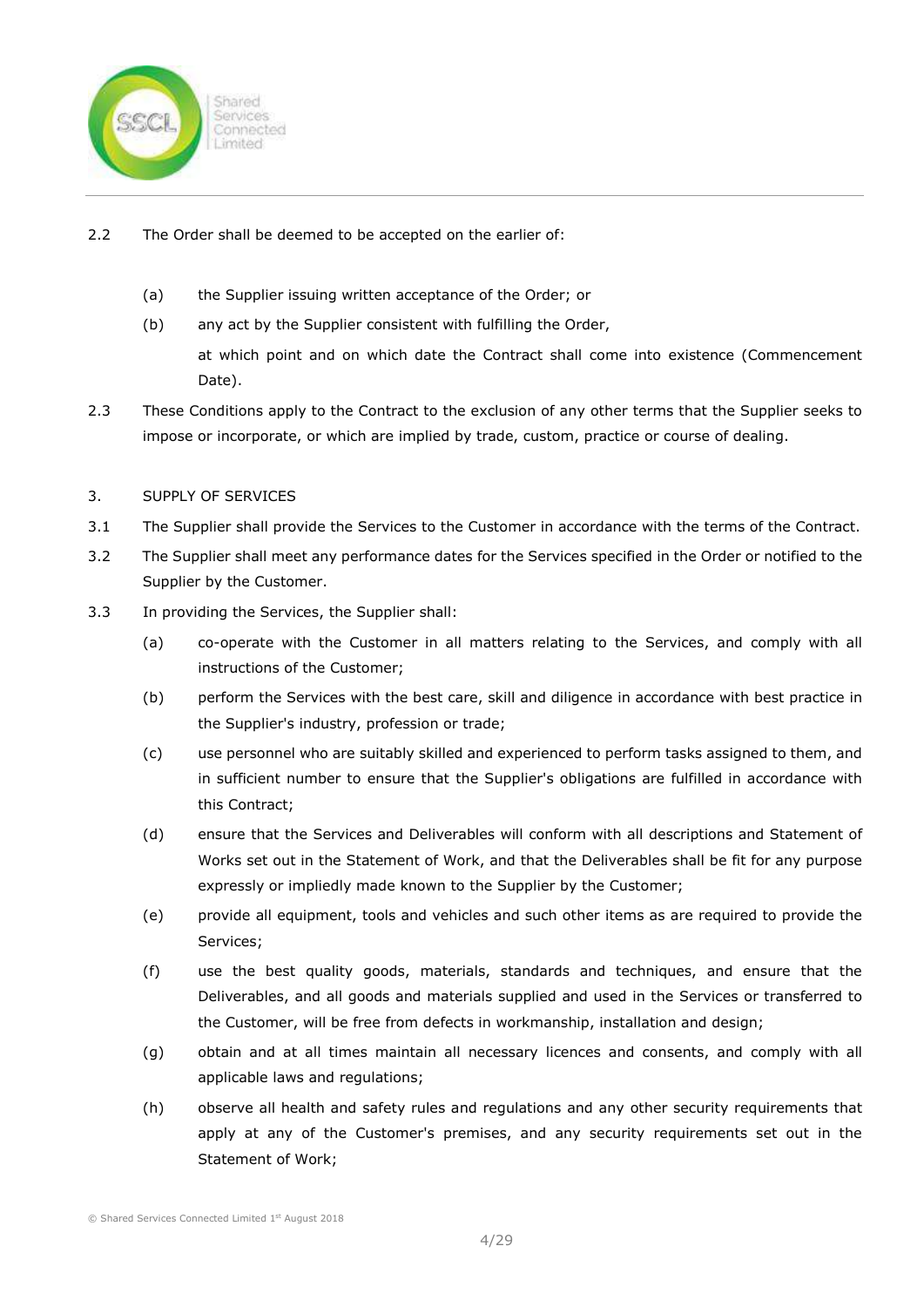

(i) hold all materials, equipment and tools, drawings, Statement of Works, reports, findings, evidence and data supplied by the Customer to the Supplier (Customer Materials) in safe

custody, to a level commensurate with the Customer's Information Security policies and standards or better, at its own risk, maintain the Customer Materials in good condition until returned to the Customer, and not dispose or use the Customer Materials other than in accordance with the Customer's written instructions or authorisation;

(j) not do or omit to do anything which may cause the Customer to lose any licence, authority, consent or permission on which it relies for the purposes of conducting its business, and the Supplier acknowledges that the Customer may rely or act on the Services.

### 4. CUSTOMER REMEDIES

- 4.1 If the Supplier fails to perform the Services by the applicable dates, the Customer shall, without limiting its other rights or remedies, have one or more of the following rights:
	- (a) to terminate the Contract with immediate effect by giving written notice to the Supplier;
	- (b) to refuse to accept any subsequent performance of the Services which the Supplier attempts to make;
	- (c) to recover from the Supplier any costs incurred by the Customer in obtaining substitute services from a third party;
	- (d) where the Customer has paid in advance for Services that have not been provided by the Supplier, to have such sums refunded by the Supplier; or
	- (e) to claim damages for any additional costs, loss or expenses incurred by the Customer which are in any way attributable to the Supplier's failure to meet such dates.
- 4.2 In the event that any defect or non-conformity with the requirements of the Contract is discovered in the Services (including any Deliverables) within the Warranty Period, the Supplier shall promptly remedy the same without cost to the Customer.
- 4.3 These Conditions shall extend to any substituted or remedial services provided by the Supplier.
- 4.4 The Customer's rights under this Contract are in addition to its rights and remedies implied by statute and common law.

#### 5. CUSTOMER'S OBLIGATIONS

The Customer shall:

(a) provide the Supplier with reasonable access at reasonable times to the Customer's premises for the purpose of providing the Services;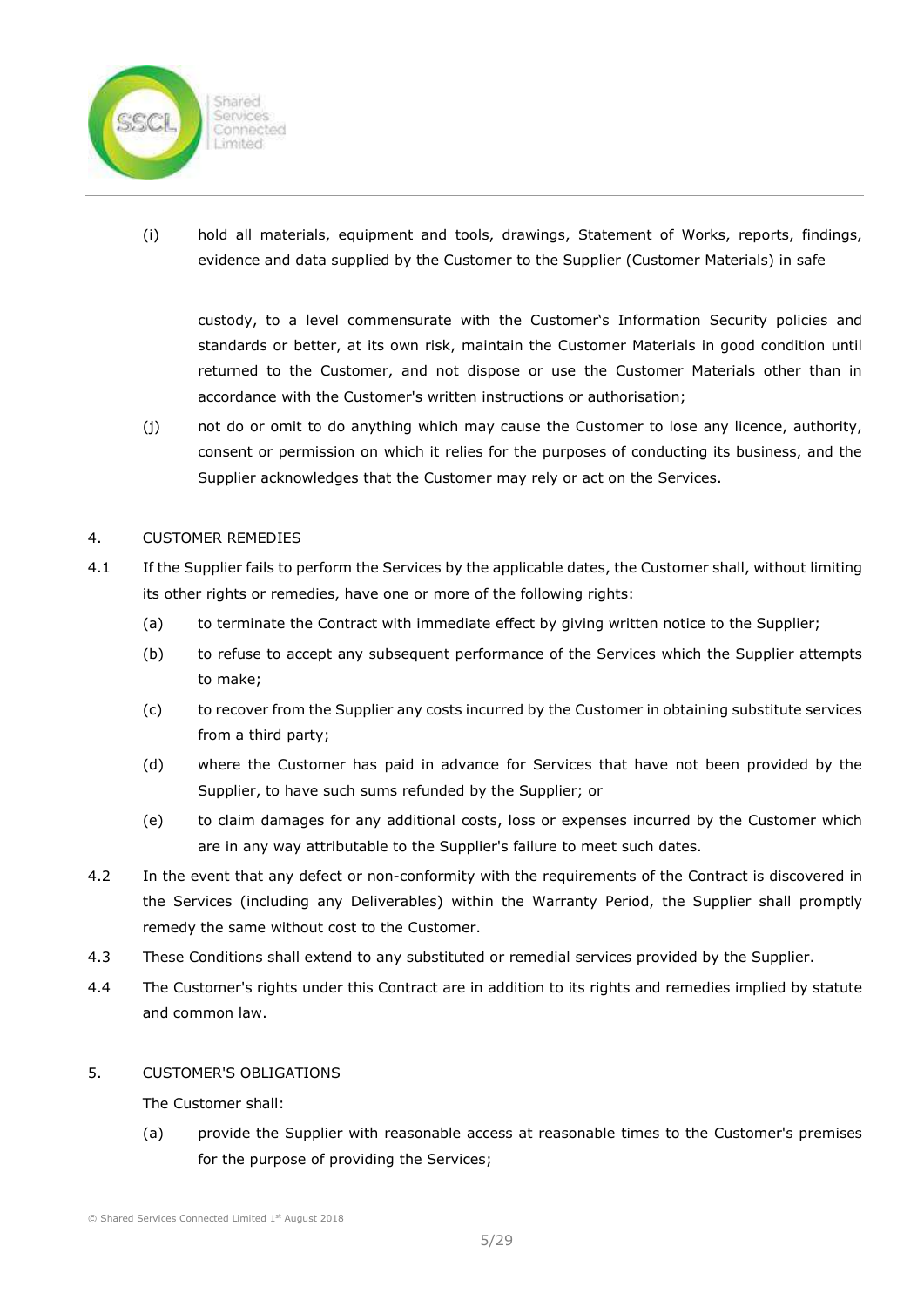

(b) provide such information to the Supplier as the Supplier may reasonably request and the Customer considers reasonably necessary for the purpose of providing the Services.

### 6. CHARGES AND PAYMENT

- 6.1 The Charges for the Services shall be set out in the Order, and shall be the full and exclusive remuneration of the Supplier in respect of the performance of the Services. Unless otherwise agreed in writing by the Customer, the Charges shall include every cost and expense of the Supplier directly or indirectly incurred in connection with the performance of the Services.
- 6.2 The Supplier shall invoice the Customer on completion of the Services. Each invoice shall include such supporting information required by the Customer to verify the accuracy of the invoice, including but not limited to the relevant purchase order number.
- 6.3 In consideration of the supply of the Services by the Supplier, the Customer shall pay the invoiced amounts within 30 days of the date of a correctly rendered invoice to a bank account nominated in writing by the Supplier.
- 6.4 All amounts payable by the Customer under the Contract are exclusive of amounts in respect of value added tax chargeable for the time being (VAT). Where any taxable supply for VAT purposes is made under the Contract by the Supplier to the Customer, the Customer shall, on receipt of a valid VAT invoice from the Supplier, pay to the Supplier such additional amounts in respect of VAT as are chargeable on the supply of the Services at the same time as payment is due for the supply of the Services.
- 6.5 If the Customer fails to pay any amount properly due and payable by it under the Contract, the Supplier shall have the right to charge interest on the overdue amount at the rate of two per cent per annum above the base rate for the time being of Barclays Bank plc accruing on a daily basis from the due date up to the date of actual payment, whether before or after judgment. This clause shall not apply to payments that the Customer disputes in good faith.
- 6.6 The Supplier shall maintain complete and accurate records of the time spent and materials used by the Supplier in providing the Services, and shall allow the Customer to inspect such records at all reasonable times on request.
- 6.7 The Customer may, without limiting its other rights or remedies, set off any amount owed to it by the Supplier [under the Contract] against any amount payable by the Customer to the Supplier under the Contract.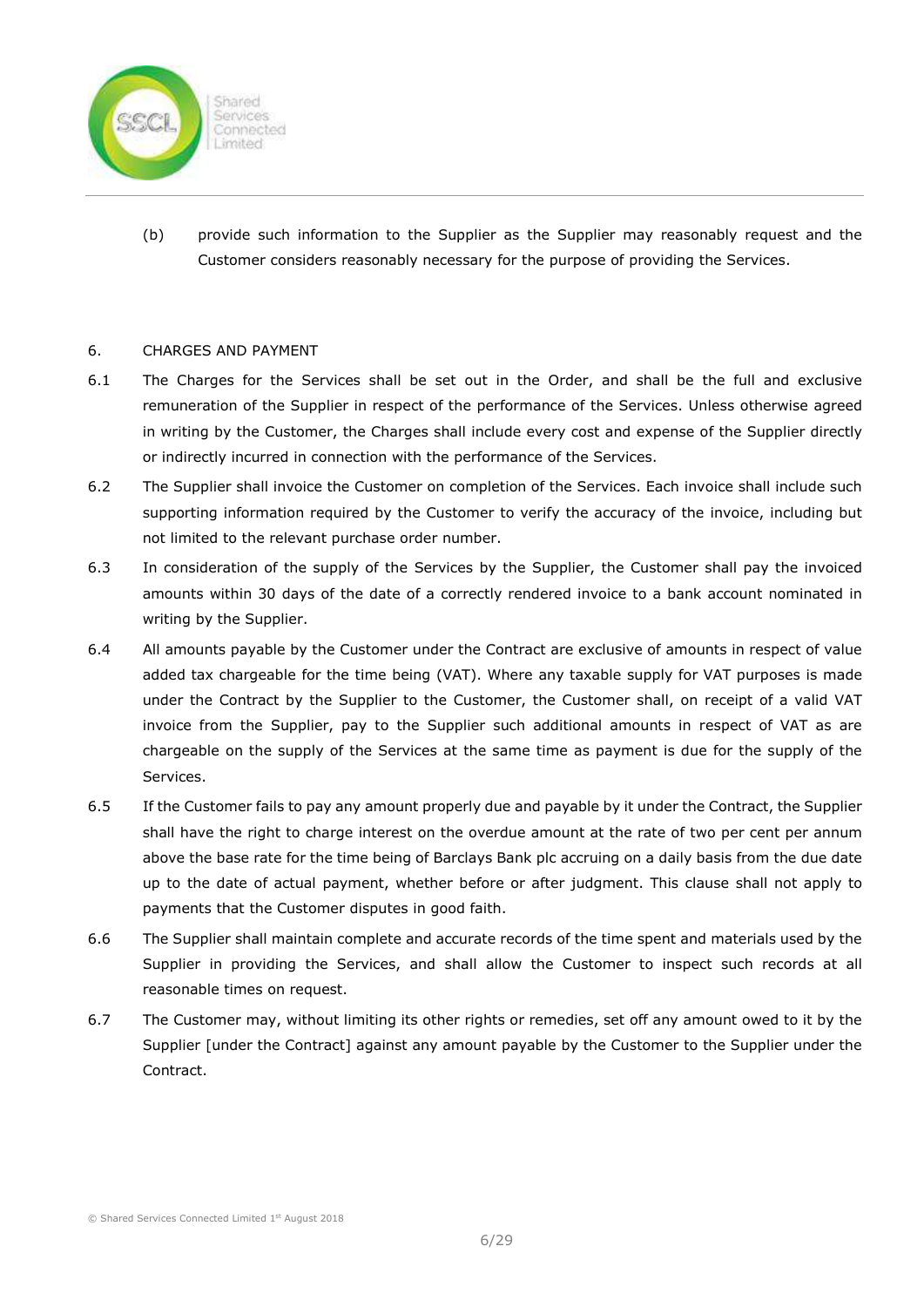

# 7. INTELLECTUAL PROPERTY RIGHTS

- 7.1 In respect of any goods that are transferred to the Customer under this Contract, including without limitation the Deliverables or any part of them, the Supplier warrants that it has full clear and unencumbered title to all such items, and that at the date of delivery of such items to the Customer, it will have full and unrestricted rights to transfer all such items to the Customer.
- 7.2 The Supplier assigns to the Customer, with full title guarantee and free from all third party rights, all Intellectual Property Rights in the products of the Services, including for the avoidance of doubt the Deliverables.
- 7.3 The Supplier shall obtain waivers of all moral rights in the products, including for the avoidance of doubt the Deliverables, of the Services to which any individual is now or may be at any future time entitled under Chapter IV of Part I of the Copyright Designs and Patents Act 1988 or any similar provisions of law in any jurisdiction.
- 7.4 The Supplier shall, promptly at the Customer's request, do (or procure to be done) all such further acts and things and the execution of all such other documents as the Customer may from time to time require for the purpose of securing for the Customer the full benefit of the Contract, including all right, title and interest in and to the Intellectual Property Rights assigned to the Customer in accordance with clause 7.2.
- 7.5 All Customer Materials are the exclusive property of the Customer.

# 8. LIMITATION OF LIABILITY, INDEMNITY

- 8.1 Neither party limits its liability for:
	- (a) death or personal injury caused by its negligence, or that of its employees, agents or Suppliers (as applicable); or
	- (b) fraud or fraudulent misrepresentation by it or its employees; or
	- (c) breach of any obligation as to title implied by section 12 of the Sale of Goods Act 1979 or section 2 of the Supply of Goods and Services Act 1982.
- 8.2 Subject to clause 8.1, the Supplier's total aggregate liability:
	- (a) in respect of the indemnities in clauses 8.5 (Third party claims and IPR), 9 (Confidentiality), 11 (Anti-Bribery), 14 (Data Protection) and 15 (TUPE), and in respect of any breach of Law (whether or not expressed as an indemnity) shall be unlimited;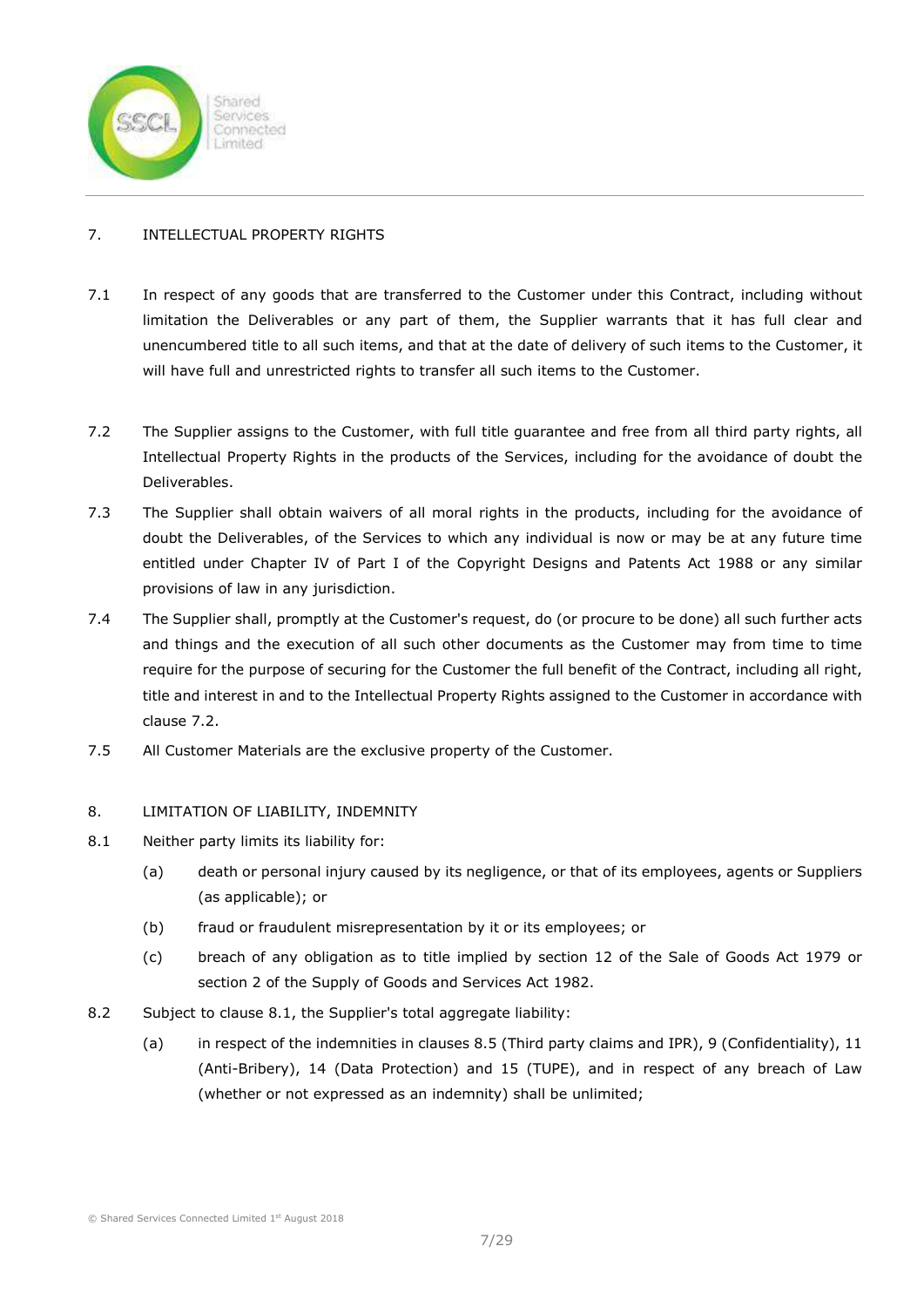

- (b) in respect of all other claims, losses or damages, whether arising from tort (including negligence), breach of contract or otherwise under or in connection with the Contract shall in no event exceed £5,000,000 (subject to indexation).
- 8.3 Subject to clauses 8.1 and 8.5, neither party will be liable to the other party for:
	- (a) any indirect, special or consequential loss or damage; or
	- (b) any loss of profits, turnover, business opportunities or damage to goodwill (whether direct or indirect).
- 8.4 Subject to clause 8.2, the Customer may, amongst other things, recover as a direct loss:
	- (a) any additional operational and/or administrative costs and expenses arising from the Supplier's default;
	- (b) any wasted expenditure or charges rendered unnecessary and/or incurred by the Customer arising from the Supplier's default;
- 8.5 The Supplier shall keep the Customer indemnified in full against all costs, expenses, damages and losses (whether direct or indirect), including any interest, fines, legal and other professional fees and expenses awarded against or incurred or paid by the Customer as a result of or in connection with:
	- (a) any claim made against the Customer by a third party arising out of, or in connection with, the supply of the Services, to the extent that such claim arises out of the breach, negligent performance or failure or delay in performance of the Contract by the Supplier, its employees, agents or Suppliers; and
	- (b) any claim brought against the Customer for actual or alleged infringement of a third party's Intellectual Property Rights arising out of, or in connection with, the receipt, use or supply of the Services.
	- (c) any third party (including specifically, but without limitation, HM Revenue and Customs and any successor, equivalent or related body), pursuant to the IR35 legislation, ITEPA or the NIC legislation and/or any supporting or consequential secondary legislation relating thereto arising out of or in connection with the supply of the Services
- 8.6 For the duration of the Contract and for a period of six years thereafter, the Supplier shall maintain in force, with a reputable insurance company, professional indemnity insurance and public liability insurance to cover the liabilities that may arise under or in connection with the Contract and shall, on the Customer's request, produce both the insurance certificate giving details of cover and the receipt for the current year's premium in respect of each insurance.
- 8.7 This clause 8 shall survive termination of the Contract.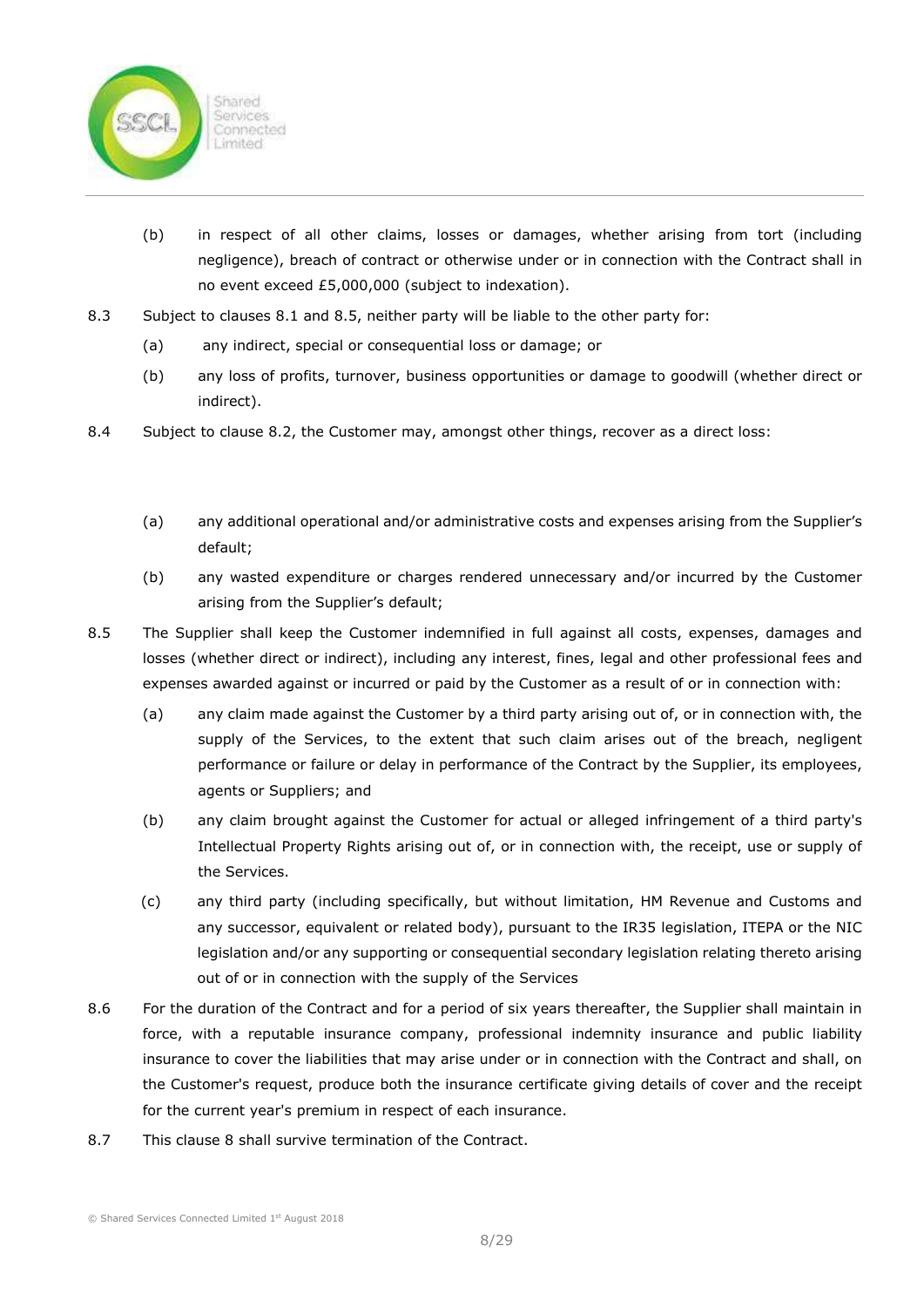

### 9. CONFIDENTIALITY

A party (Receiving Party) shall keep in strict confidence all technical or commercial know-how, Statement of Works, inventions, processes or initiatives which are of a confidential nature and have been disclosed to, or otherwise obtained by, the Receiving Party by the other party (Disclosing Party), its employees, agents or Suppliers, and any other confidential information concerning the Disclosing Party's business or its products or its services which the Receiving Party may obtain. The Receiving Party shall restrict disclosure of such confidential information to such of its employees, agents or Suppliers as need to know it for the purpose of discharging the Receiving Party's obligations under the Contract, and shall ensure that such employees, agents or Suppliers are subject to obligations of

confidentiality corresponding to those which bind the Receiving Party. This clause 9 shall survive termination of the Contract.

### 10. NON–SOLICITATION

During the period during which any Services are being provided under the Contract and for twelve months following termination of such Services for any reason:

- (a) the Supplier will not directly or indirectly solicit, recruit or employ the services of any person or company engaged by the Customer in the performance of the Services. If the Supplier is in breach of this condition it shall immediately pay to the Customer a sum equal to the first six months' gross remuneration of any individual so engaged. Such sum shall be by way of liquidated damages and shall be due and payable immediately upon termination of such individual's engagement with the Customer. For the avoidance of doubt, the engagement by the Supplier of the Customer's personnel as a consequence of any such person responding, otherwise than at the specific request of the Supplier, to a published advertisement shall not constitute a breach of this clause; and
- (b) the Supplier shall not, and shall procure that its personnel, agents and Suppliers and their personnel shall not contract or solicit business with any Customer client for whom the Services have been supplied (other than any business which the Supplier can evidence was in place between such client and the Supplier at the date of the Order for the Services).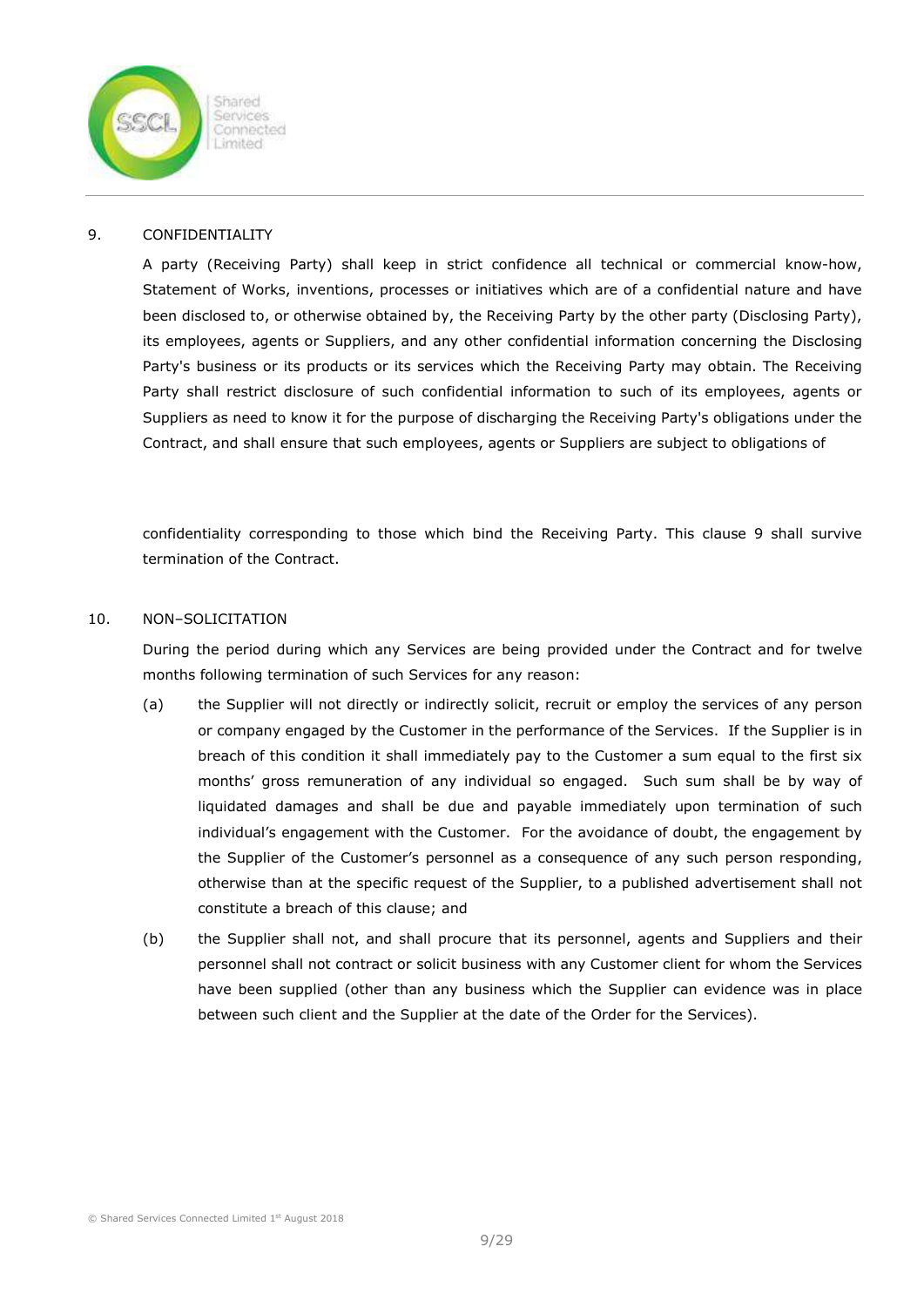

# 11. ANTI-BRIBERY PROVISIONS

# 11.1 Compliance with relevant requirements

The Supplier shall and shall procure that persons associated with it or other persons who are performing services or providing goods in connection with any Contract shall:

- a) comply with all applicable laws, statutes, regulations, and codes relating to anti-bribery and anti-corruption including but not limited to the Bribery Act 2010 ("Relevant Requirements");
- (b) not engage in any activity, practice or conduct which would constitute an offence under sections 1, 2 or 6 of the Bribery Act 2010 if such activity, practice or conduct had been carried out in the UK;
- (c) not do, or omit to do, any act that will cause or lead the Customer or its end customer to be in breach of any of the Relevant Requirements;
- (d) have and shall maintain in place throughout the term of any Contract its own policies and procedures, including but not limited to Adequate Procedures under the Bribery Act 2010, to ensure compliance with the Relevant Requirements and will enforce them where appropriate;
- (e) promptly report to the Customer's Legal Director at legalservices@steria.co.uk any request or demand for any undue financial or other advantage of any kind received by the Supplier in connection with the performance of any Contract;
- (f) if requested, provide the Customer with any reasonable assistance, at the Customer's reasonable cost, to enable the Customer to perform any activity required by any relevant government or agency in any relevant jurisdiction for the purpose of compliance with any of the Relevant Requirements;
- (g) within 3 months of the date of any Contract, and annually thereafter, certify to the Customer in writing signed by an officer of the Supplier, compliance with this clause 11 by the Supplier and all persons associated with it as defined under clause 11.6. The Supplier shall provide such supporting evidence of compliance as the Customer may reasonably request.
- 11.2 Additional audit and record keeping
	- (a) The record keeping, audit and other related terms and obligations set out in clause 6.6 shall equally apply to the Supplier's compliance with this clause 11 and, without limitation, shall extend to all payments made by the Supplier in connection with any Contract.
	- (b) The rights of audit granted in this clause 11 shall continue for three years after the term of any Contract.
- 11.3 Warranties and representations:
	- (a) The Supplier warrants and represents that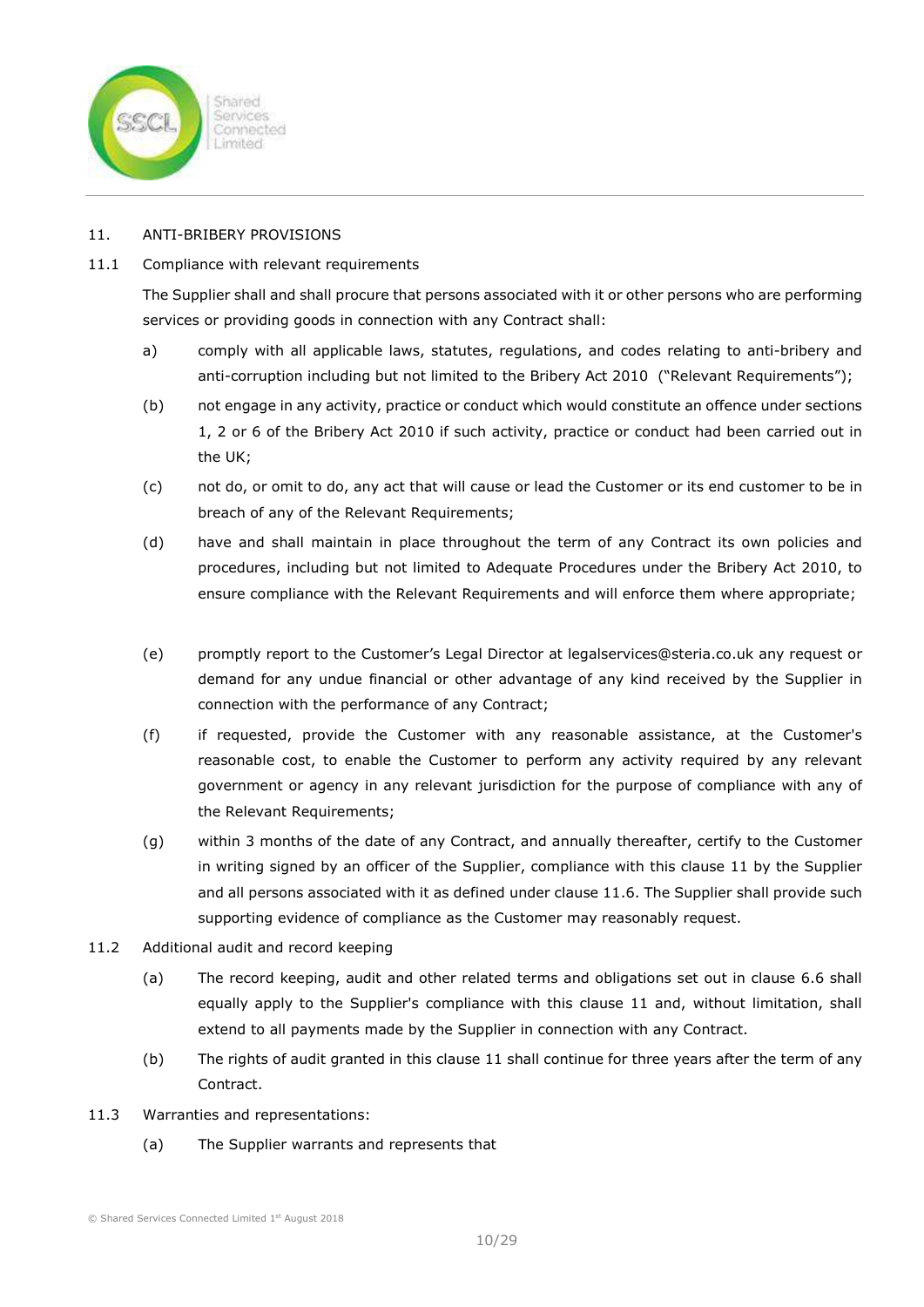

 it meets all the minimum provisions of the Customer's "Supplier Code of Conduct". A current version is available at www.soprasteria.co.uk/about-us/working-with-suppliers.

- (b) neither the Supplier nor any of its officers, employees or other persons associated with it:
- (i) has been convicted of any offence involving bribery or corruption;
- (ii) having made reasonable enquiries, so far as it is aware has been or is the subject of any investigation, inquiry or enforcement proceedings by any governmental, administrative or regulatory body regarding any offence or alleged offence under the Relevant Requirements; or
- (iii) has been or is listed by any government agency as being debarred, suspended, proposed for suspension or debarment, or otherwise ineligible for participation in government procurement programmes or other government contracts;
- (c) the Supplier shall promptly notify the Customer if, at any time during the term of any Contract, its circumstances, knowledge or awareness changes such that it would not be able to repeat the warranties set out in this clause 11 at the relevant time.
- 11.4 Subcontracting:
	- (a) The Supplier shall ensure that any person associated with the Supplier who is performing services or providing goods in connection with any Contract does so only on the basis of a written contract which imposes on and secures from such person terms equivalent to those imposed on the Supplier in this clause 11 ("Relevant Terms"). The Supplier shall be responsible for the observance and performance by such persons of the Relevant Terms, and shall be directly liable to the Customer for any breach by such persons of any of the Relevant Terms.
	- (b) Any Subcontract shall be recorded in writing and shall include provisions allowing termination of the Subcontract by the Supplier in accordance with clause 11.5(b) and a provision for automatic termination of the Subcontract in the event of, and at the same time as, the termination of any Contract.
- 11.5 Enforcement
	- (a) The Supplier shall indemnify the Customer against any losses, liabilities, damages, costs (including but not limited to legal fees) and expenses incurred by, or awarded against, the Customer as a result of any breach of this clause 11 by the Supplier or any breach of provisions equivalent to this clause 11 in any Subcontract by any Supplier.
	- (b) Breach of this clause 11 shall be deemed a material breach incapable of remedy under clause  $16.1(a)$ .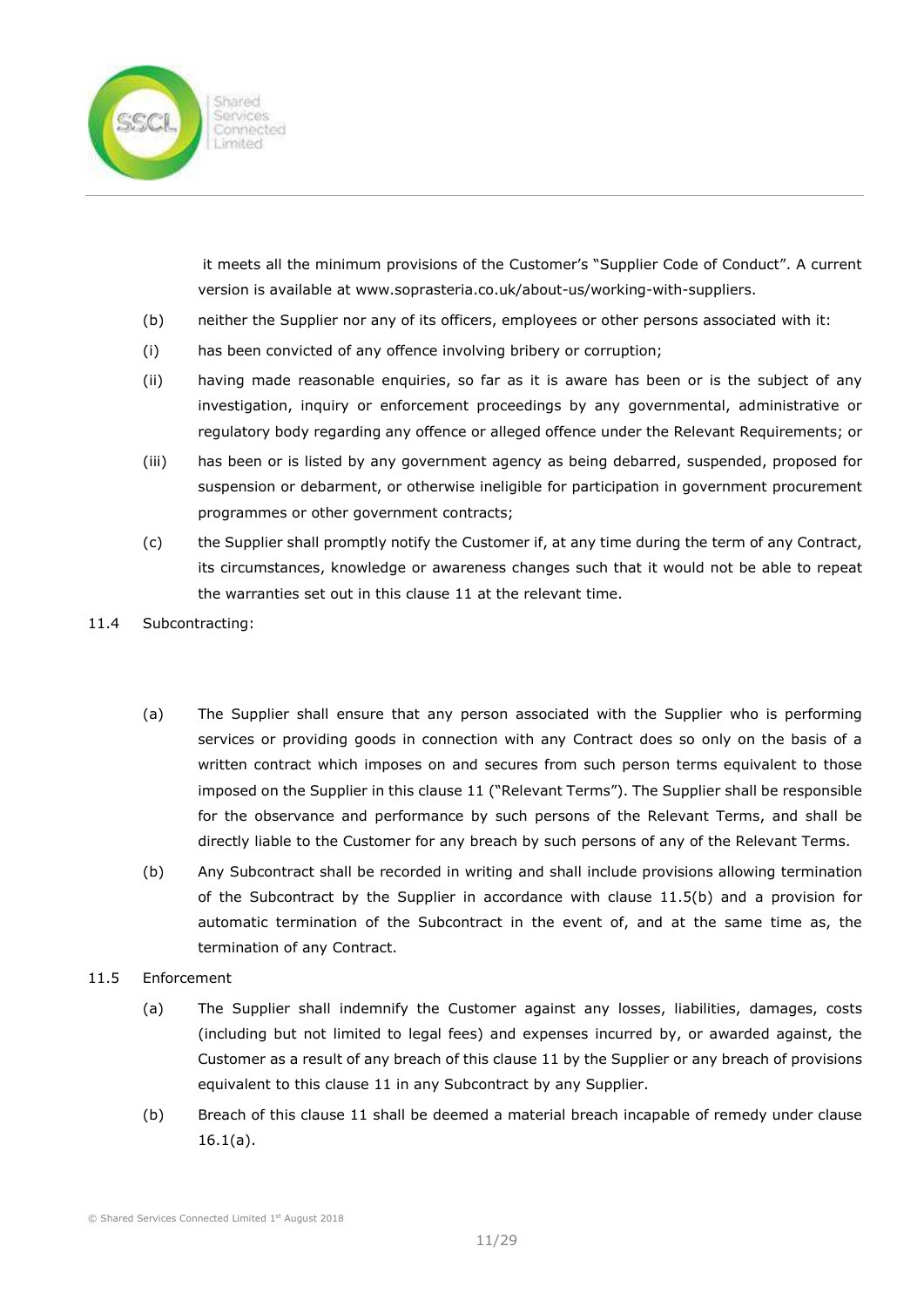Sharon Services Connected imited

- (c) If the Customer is entitled to terminate any Contract for breach of this clause 11, the Supplier shall not be entitled to claim compensation or any further remuneration, regardless of any activities or agreements with additional third parties entered into before termination, and the Customer shall be entitled to reclaim from the Supplier as a debt any amount paid or received by Supplier or its Suppliers under or in connection with such Contract in contravention of this Clause or its equivalent(s).
- (d) Regardless of any other provision in these Conditions, the Customer shall not be obliged to do, or omit to do, anything which would, in its reasonable opinion, put it in breach of any of the Relevant Requirements.

### 11.6 General

For the purpose of this clause 11, the meaning of Adequate Procedures and whether a person is associated with another person shall be determined in accordance with section 7(2) of the Bribery Act 2010 (and any guidance issued under section 9 of that Act), and section 8 of that Act respectively. For the purposes of this clause 11 a person associated with the Supplier includes but is not limited to any Supplier of the Supplier.

### 12. SUPPLY CHAIN REQUIREMENTS

# 12.1 Compliance with relevant requirements

The Supplier shall and shall procure that persons associated with it or other persons who are performing services or providing goods in connection with any Contract shall:

- (a) comply with all applicable laws, statutes, regulations, and codes relating to:
	- (i) anti-bribery and anti-corruption including but not limited to the Bribery Act 2010; and
	- (ii) prevention of slavery and human trafficking, including but not limited to the Modern Slavery Act 2015
	- (iii) prevention of crime, including but not limited to Part 3 of the Criminal Finances Act 2017

(each "Relevant Requirements")

- (b) not engage in any activity, practice or conduct which would constitute an offence under sections
	- (iv) 1, 2 or 6 of the Bribery Act 2010; or
	- (v) 1, 2, 4, or Schedule 1 of the Modern Slavery Act 2015 if carried out in the UK; or
	- (i) a UK tax evasion facilitation offence under section 45(1) of the Criminal Finances Act 2017; or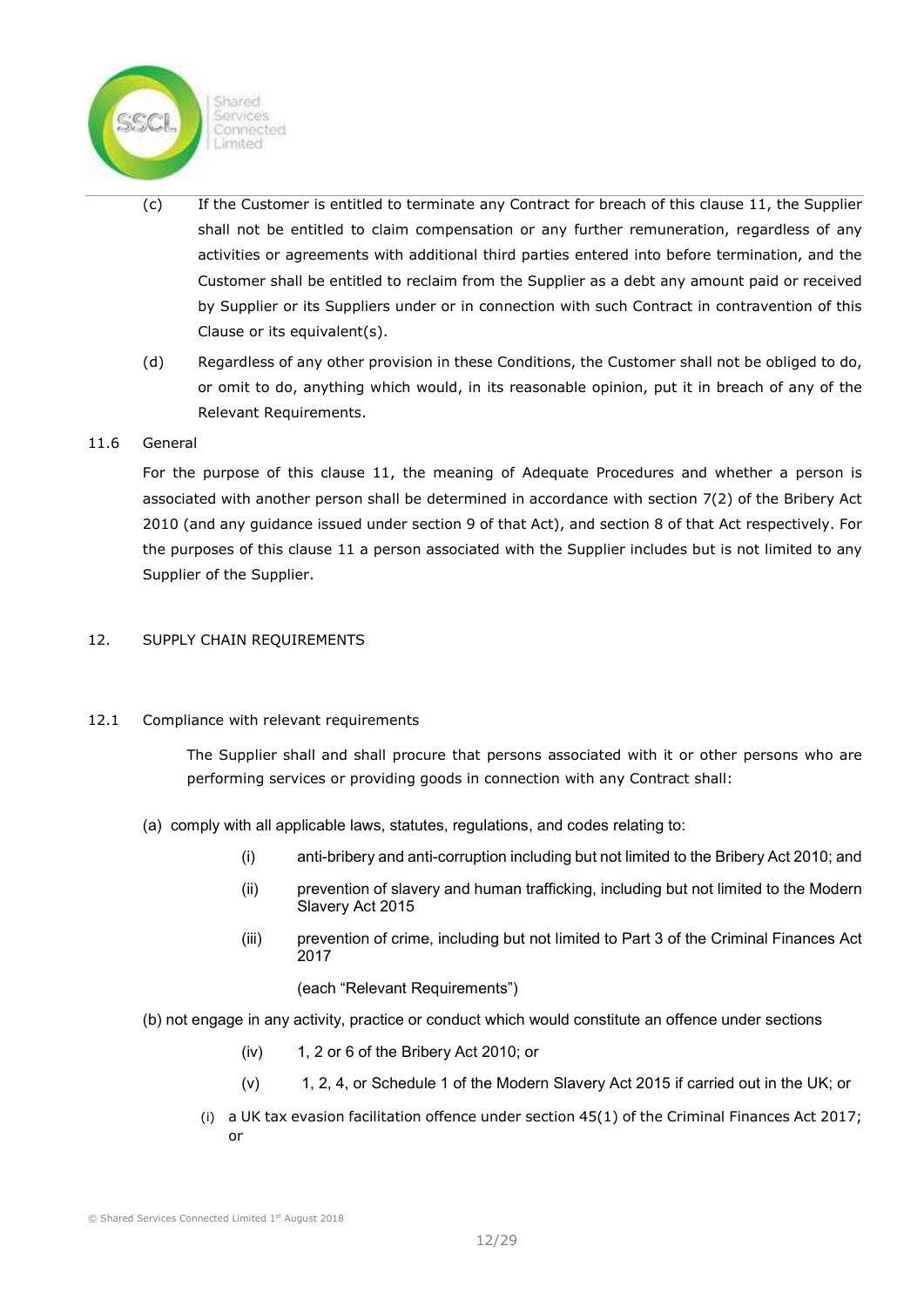

(ii) a foreign tax evasion facilitation offence under section 46(1) of the Criminal Finances Act 2017.

(c) not do, or omit to do, any act that could cause or lead Customer or its Client to be in breach of any of the Relevant Requirements;

(d) either comply with Customer's policies on (1) anti-bribery and (2) modern slavery (as publicised on Customer's website from time to time) or have and maintain in place throughout the term of any Contract its own policies and procedures, including but not limited to Adequate Procedures under the Bribery Act 2010, reasonable prevention procedures under the Criminal Finances Act 2017 and a modern slavery policy to ensure compliance with the Relevant Requirements and will enforce them where appropriate;

(e) promptly report to Customer's Legal Director at Legal.Services@soprasteria.com any request or demand for any undue financial or other advantage or to facilitate the evasion of tax within the meaning of Part 3 of the Criminal Finances Act 2017 of any kind received by the Supplier in connection with the performance of any Contract;

(f) if requested, provide Customer with any reasonable assistance, at Customer's reasonable cost, to enable Customer to perform any activity required by any relevant government or agency in any relevant jurisdiction for the purpose of compliance with any of the Relevant Requirements;

(g) within 3 months of the date of any Contract, and annually thereafter, certify to Customer in writing signed by an officer of the Supplier, compliance with this clause 12 by the Supplier and all persons associated with it as defined under clause 12.6. The Supplier shall provide such supporting evidence of compliance as Customer may reasonably request

- 12.2 Additional audit and record keeping
	- (a) The record keeping, audit and other related terms and obligations set out in clause 7.4 shall equally apply to the Supplier's compliance with this clause 12 and, without limitation, shall extend to all payments made by the Supplier in connection with any Contract.
	- (b) The rights of audit granted in this clause 12 shall continue for three years after the term of any Contract.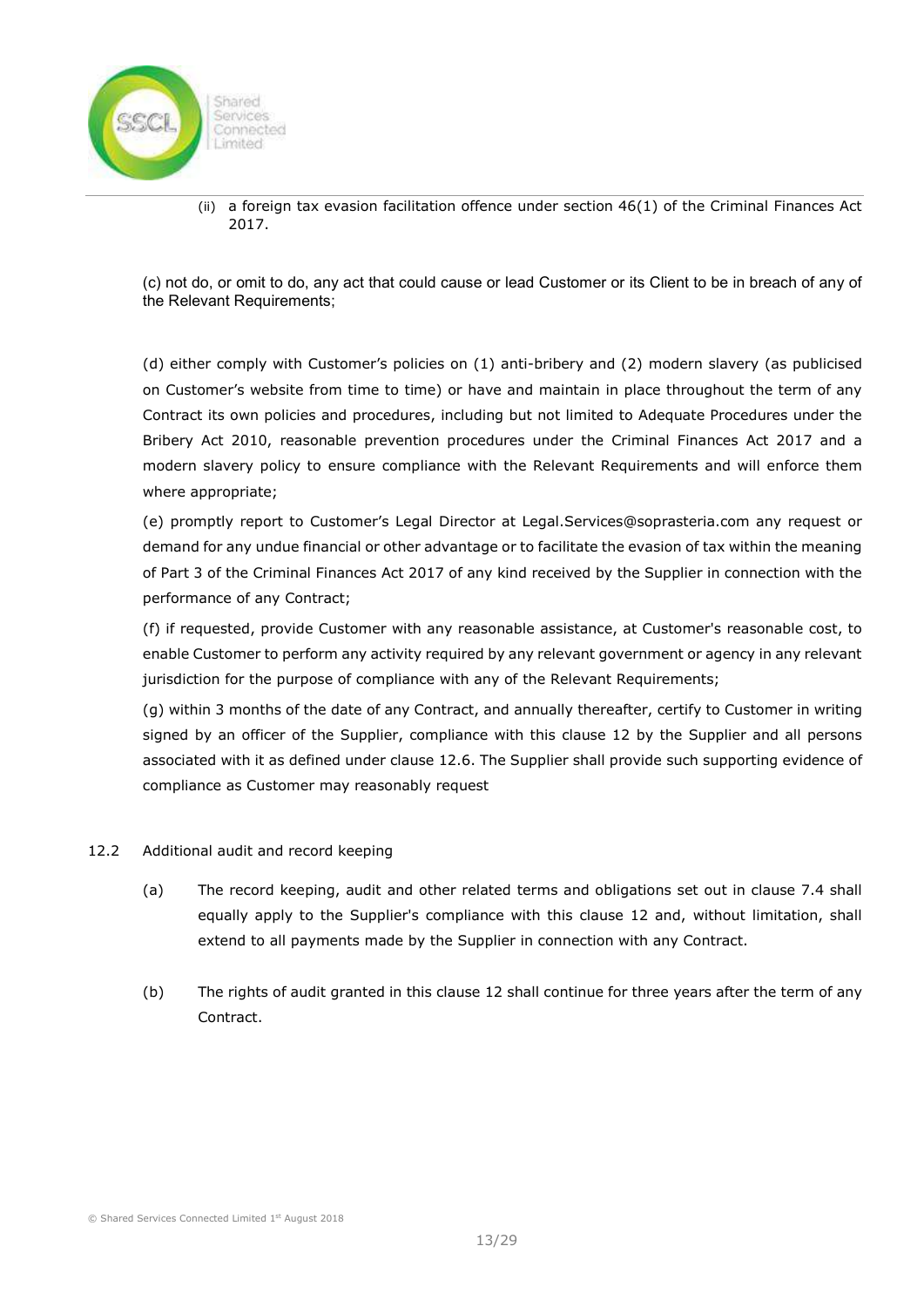

#### 12.3 Warranties and representations

The Supplier warrants and represents that:

- (a) it meets all the minimum provisions of the Customer's "Supplier Code of Conduct". A current version is available at www.soprasteria.co.uk/about-us/working-with-Suppliers;
- (b) neither the Supplier nor any of its officers, employees or other persons associated with it:

(i) has been convicted of any offence involving bribery or corruption or any form of slavery or human trafficking;

(ii) having made reasonable enquiries, so far as it is aware has been or is the subject of any investigation, inquiry or enforcement proceedings by any governmental, administrative or regulatory body regarding any offence or alleged offence under the Relevant Requirements; or

(iii) has been or is listed by any government agency as being debarred, suspended, proposed for suspension or debarment, or otherwise ineligible for participation in government procurement programmes or other government contracts;

(c) The Supplier shall promptly notify the Customer if, at any time during the term of any Contract, its circumstances, knowledge or awareness changes such that it would not be able to repeat the warranties set out in this clause 12 at the relevant time.

# 12.4 Subcontracting

- (a) The Supplier shall ensure that any person associated with the Supplier who is performing services or providing goods in connection with any Contract does so only on the basis of a written contract which imposes on and secures from such person terms equivalent to those imposed on the Supplier in this clause 12 ("Relevant Terms"). The Supplier shall be responsible for the observance and performance by such persons of the Relevant Terms, and shall be directly liable to the Customer for any breach by such persons of any of the Relevant Terms.
- (b) Any Subcontract shall be recorded in writing and shall include provisions allowing termination of the Subcontract by the Supplier in accordance with clause 12.5(b) and a provision for automatic termination of the Subcontract in the event of, and at the same time as, the termination of any Contract.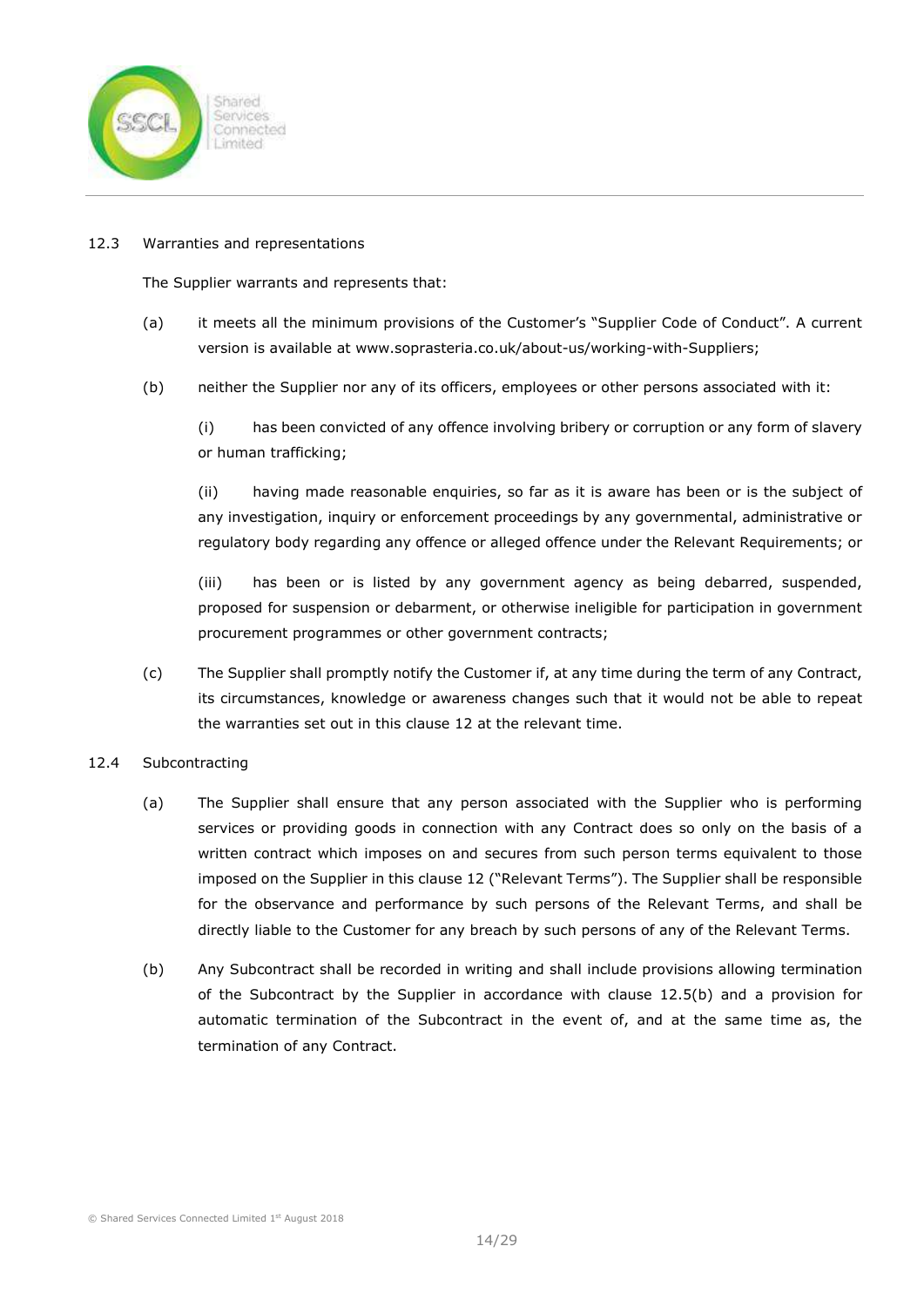

### 12.5 Enforcement

- (a) The Supplier shall indemnify the Customer against any losses, liabilities, damages, costs (including but not limited to legal fees) and expenses incurred by, or awarded against, the Customer as a result of any breach of this clause 12 by the Supplier or any breach of provisions equivalent to this clause 12 in any Subcontract by any Supplier.
- (b) Breach of this clause 12 shall be deemed a material breach incapable of remedy which shall entitle Customer to terminate this Agreement.
- (c) If the Customer is entitled to terminate any Contract for breach of this clause 12, the Supplier shall not be entitled to claim compensation or any further remuneration, regardless of any activities or agreements with additional third parties entered into before termination, and the Customer shall be entitled to reclaim from the Supplier as a debt any amount paid or received by Supplier or its Suppliers under or in connection with such Contract in contravention of this Clause or its equivalent(s).
- (d) Regardless of any other provision in these Conditions, the Customer shall not be obliged to do, or omit to do, anything which would, in its reasonable opinion, put it in breach of any of the Relevant Requirements.

# 12.6 General

For the purpose of this clause 12, the meaning of Adequate Procedures and whether a person is associated with another person shall be determined in accordance with section 7(2) of the Bribery Act 2010 (and any guidance issued under section 9 of that Act), and section 8 of that Act respectively. For the purposes of this clause 12 a person associated with the Supplier includes but is not limited to any Supplier of the Supplier.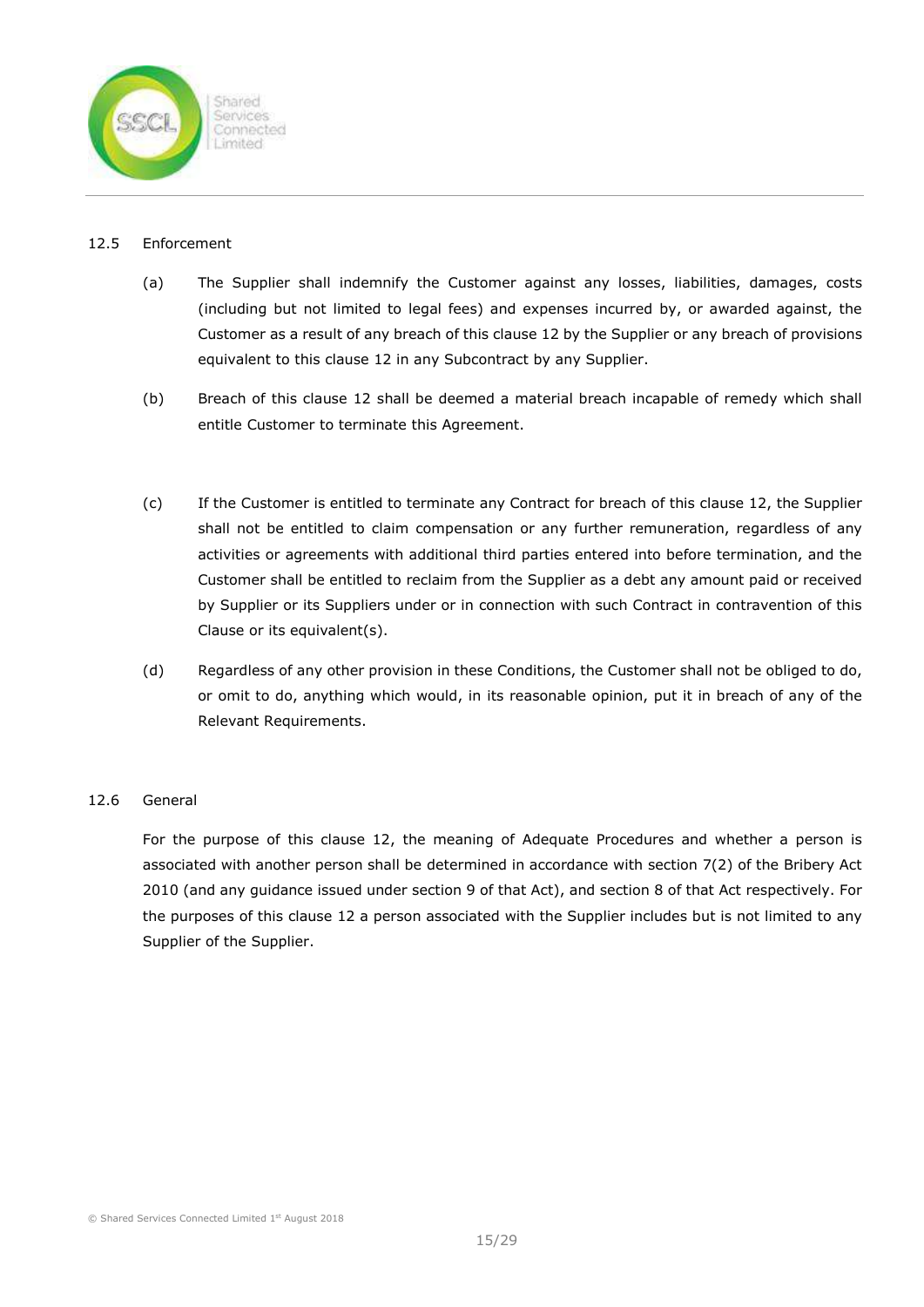

# 13. ENVIRONMENTAL, SOCIAL AND ECONOMIC SUSTAINABILITY; ETHICAL BUSINESS PRACTICES

The Supplier shall demonstrate a commitment to, and continual improvement in, the management of environmental, social and economic sustainability, and shall conduct business in an ethical manner. This commitment and continual improvement shall be evidenced by written policies, statements, and reports, and is subject to evaluation and audit by the Customer. The Supplier shall participate in assessments of the Supplier's sustainability and business ethics as required by the Customer. The Supplier shall provide information about and evidence of the Supplier's sustainability and business ethics management as required by the Customer.

### 13.1 Environmental Sustainability

Supplier will implement a functioning environmental management system in accordance with ISO 14001 or equivalent. Third-party certification is recommended but not required. Supplier will comply with all EU environmental directives affecting the Goods and/or Services from the date such directives and/or their national implementation become legally enforceable, including, but not limited to, the WEEE (Waste Electrical and Electronic Equipment) Directive (effective August 2005) and the RoHS (Restriction of Hazardous Substances) Directive (full compliances required by July 2006) and the EUP (the setting of eco-design requirements for energy-using products) Directive (2005/32/EC). With respect to the RoHS Directive, Supplier must be able to demonstrate to Customer's satisfaction that no lead, hexavalent chromium, cadmium, mercury or polybrominated biphenyls (PBB)/polybrominated diphenyl ethers (PBDE) are present in any product covered by the ROHS Directive used or provided by the Supplier in providing the Services or any Goods under this Agreement in the EU, except where exemptions allowing the use of such substances apply under applicable law. With respect to WEEE, Supplier must comply in particular but without limitation, with the requirements regarding the marking of products (including any required labels or symbols). Upon request, Supplier will provide Customer with a copy of its plan regarding its implementation and management of the WEEE, RoHS and EUP directives and will ensure that any changes to this plan are provided to Customer within thirty (30) days of the change coming into effect. If the Supplier is providing office ICT equipment for which there is a UK Government Buying Standard, the Supplier shall provide equipment that meets the minimum mandatory requirements within the Government Buying Standard for the equipment's category. Upon request the Supplier will provide evidence of its products' compliance with Government Buying Standards.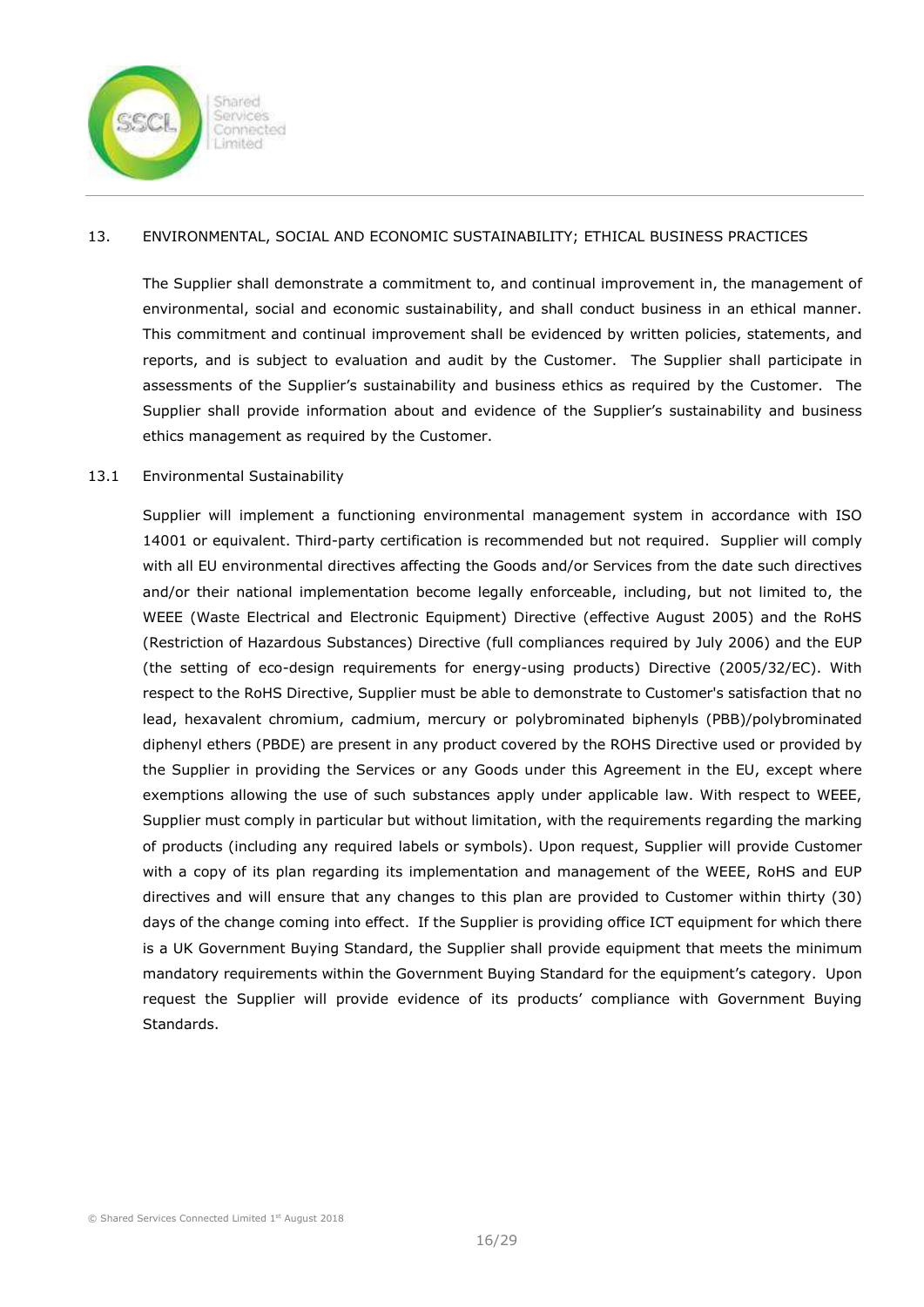

### 13.2 Equality, Diversity & Inclusion

Supplier will employ workers based on their ability to do the job and not based on their personal characteristics or beliefs. Supplier will ensure it does not unlawfully discriminate against staff because of their actual or perceived gender, gender reassignment, sexual orientation, marital or civil partner status, pregnancy or maternity, race, colour, nationality, ethnic or national origin, religion or belief, disability or age (the 'protected characteristics').Supplier will have an up-to-date equality, diversity and inclusion policy. Supplier will demonstrate continual improvement in its management equality, diversity and inclusion.

### 13.3 Human Rights, Labour Rights & Modern Slavery

Supplier will assure that Goods (including parts) will not be produced, manufactured, mined, or assembled with the use of forced, prison, or indentured labour, including debt bondage, or with the use of illegal child labour in violation of International Labour Conventions for minimum age (ILO-C138) and child labour (ILO-C182). If Supplier recruits contract workers, the Supplier will pay agency

recruitment commissions, will not require workers to remain in employment for any period of time against their will, and will not impose any early termination penalties on workers. If Supplier provides

housing or eating facilities, the Supplier will assure the facilities are operated and maintained in a safe, sanitary and dignified manner. The Supplier will ensure that where overtime of their employees is required, if accepted by the employee, such request shall not create inhumane working conditions to the detriment of the employee. Supplier will pay workers at least the minimum legal wage, or where no wage laws exist, the local industry standard. Payment of Supplier's workers of a Living Wage is recommended, but not required. Supplier will assure that workers are free to join, or refrain from joining, associations of their own choosing, unless otherwise prohibited by law. Supplier will not routinely require workers to work in excess of six (6) consecutive days without a rest day. Supplier will comply with the terms of this Clause 13 together with all laws and regulations applicable in the country in which the Order was placed. Supplier will put in place the necessary measures, including policy, governance and audits to ensure no forms of slavery or human trafficking exist within its own operations or within those of its Suppliers and business partners, and that it complies with the Modern Slavery Act 2015.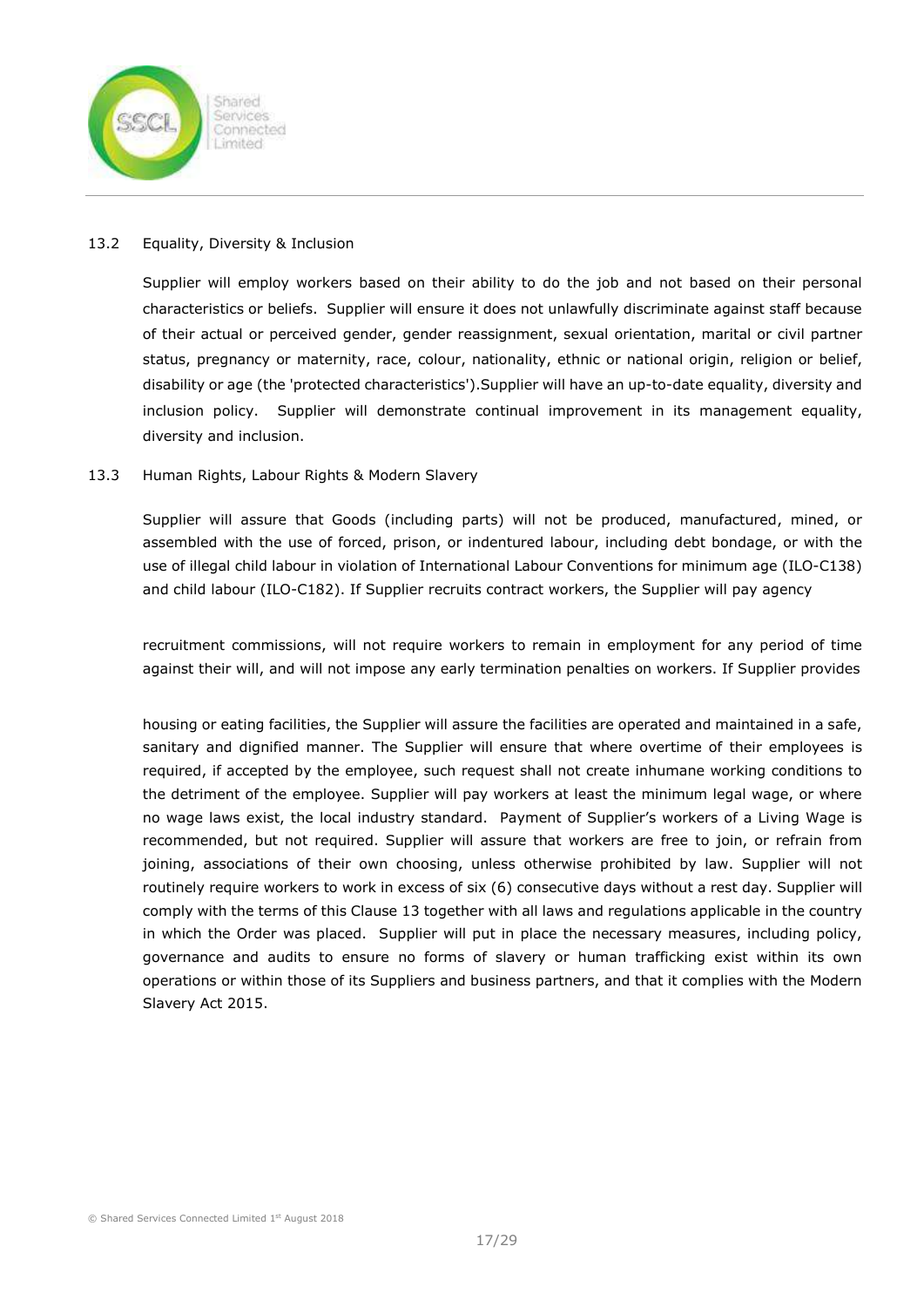

#### 13.4 Health & Safety

Supplier will have a health and safety policy, processes, procedures and governance in place to ensure it operates safe, healthy and fair working environments. Supplier will conduct periodic audits of its policy, processes, procedures and governance to ensure they remain effective. For Suppliers whose operations require more dangerous kinds of work to be undertaken by employees, the Customer recommends certification to ISO18001 (Health & Safety), but this is not required.

#### 13.5 Workforce skills & professional development

Supplier shall have practices in place to support the development of the skills of its workforce in line with its business needs. Supplier shall have practices in place to provide performance reviews for employees to enable them to develop their skills and careers.

# 13.6 Ethical Business Practices

The Customer is committed to operating ethically. The Customer will not do business with any entity or person where the Customer believes that improper or unethical practices are involved. The Customer expects its Suppliers to abide by this policy and not to have a relationship with another entity or person, or engage in any activity that results or may result in a conflict of interest, or embarrassment to the Customer, or harm to the Customer's reputation. The Supplier agrees to perform the Services and/or provide the Goods with the highest ethical standards. The Supplier will: (a) maintain transparency and accuracy in corporate record keeping; (b) act lawfully and with integrity in handling competitive data, proprietary information and other intellectual property; and (c) comply with legal requirements regarding fair competition and antitrust, and accurate and truthful marketing.

#### 13.7 Supplier's Supply Chain

The Customer is committed to maintaining a sustainable supply chain, and therefore requires the Supplier to monitor and manage the sustainability of its supply chain. The Supplier shall show evidence that it is working to improve the sustainability of its supply chain, either by encouraging its Suppliers to improve, selecting more sustainable Suppliers, or both.

# 14. DATA PROTECTION.

Where the Services to be supplied under a Schedule to this Agreement include Processing by the Supplier (or a sub-processor engaged by the Supplier) of Personal Data on behalf of Customer or the Client, the parties shall comply with the provisions of the Data Processing Annex to this Agreement and shall set out details of the Personal Data concerned in the relevant Schedule to this Agreement.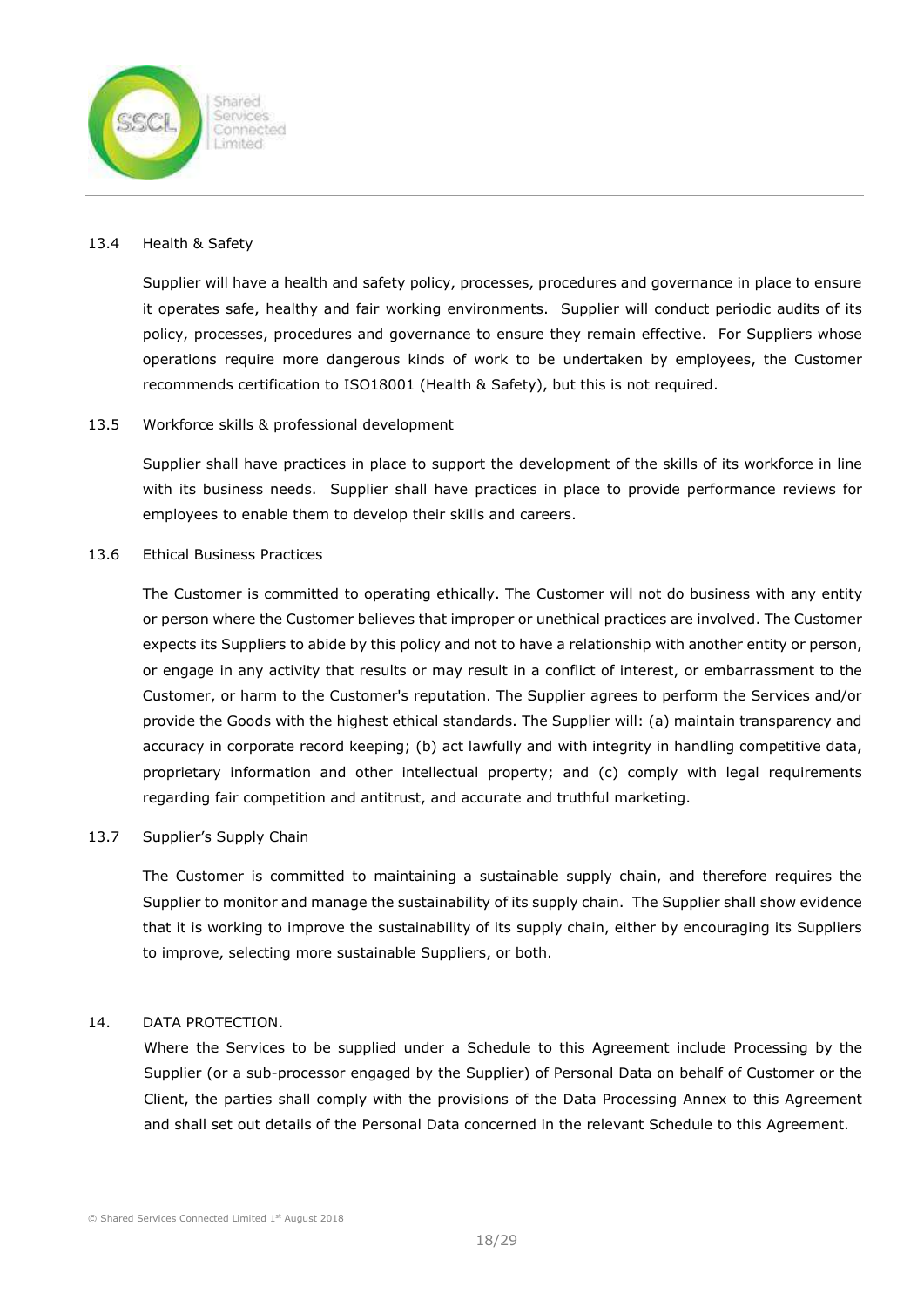

# 15. TUPE

Neither party intends that the entry into or termination (for any reason) of any Contract should give rise to any Transfer within the meaning of the Transfer of Undertakings (Protection of Employment) Regulations 2006 as amended or replaced from time to time. Supplier shall hold harmless and indemnify the Customer from and against any loss, liability, costs (including legal costs), or expenses arising in connection with any actual or alleged Transfer.

# 16. TERMINATION

- 16.1 Without limiting its other rights or remedies, the Customer may terminate the Contract with immediate effect by giving written notice to the Supplier if:
	- (a) the Supplier commits a material or persistent breach of the Contract and (if such a breach is remediable) fails to remedy that breach within ten (10) working days of receipt of notice in writing of the breach;
	- (b) the Supplier suspends, or threatens to suspend, payment of its debts or is unable to pay its debts as they fall due or admits inability to pay its debts or (being a company) is deemed unable to pay its debts within the meaning of section 123 of the Insolvency Act 1986 or (being an individual) is deemed either unable to pay its debts or as having no reasonable prospect of so doing, in either case, within the meaning of section 268 of the Insolvency Act 1986 or (being a partnership) has any partner to whom any of the foregoing apply;
	- (c) the Supplier commences negotiations with all or any class of its creditors with a view to rescheduling any of its debts, or makes a proposal for or enters into any compromise or arrangement with its creditors;
	- (d) a petition is filed, a notice is given, a resolution is passed, or an order is made, for or in connection with the winding up of the Supplier (being a company) other than for the sole purpose of a scheme for a solvent amalgamation of the Supplier with one or more other companies or the solvent reconstruction of the Supplier;
	- (e) the Supplier (being an individual) is the subject of a bankruptcy petition order;
	- (f) a creditor or encumbrancer of the Supplier attaches or takes possession of, or a distress, execution, sequestration or other such process is levied or enforced on or sued against, the whole or any part of its assets and such attachment or process is not discharged within 14 days;
	- (g) an application is made to court, or an order is made, for the appointment of an administrator or if a notice of intention to appoint an administrator is given or if an administrator is appointed over the Supplier (being a company);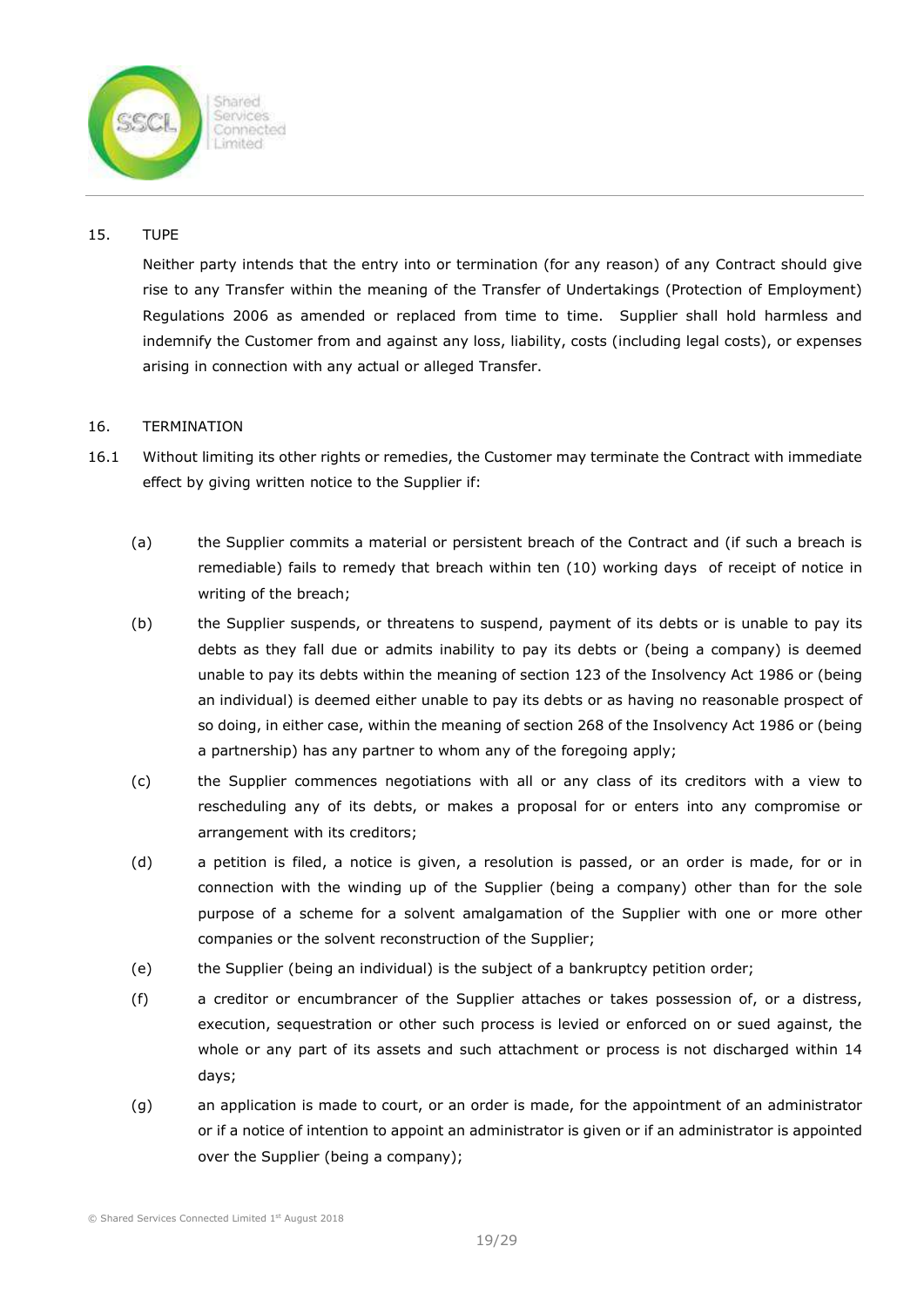

- (h) a floating charge holder over the assets of the Supplier (being a company) has become entitled to appoint or has appointed an administrative receiver;
- (i) a receiver is appointed, or a person becomes entitled to appoint a receiver, over any substantial part of the assets of the Supplier ;
- (j) any event occurs, or proceeding is taken, with respect to the Supplier in any jurisdiction to which it is subject that has an effect equivalent or similar to any of the events mentioned in clause 16.1(b) to clause 16.1(i) (inclusive);
- (k) the Supplier suspends or threatens to suspend, or ceases or threatens to cease to carry on, all or a substantial part of its business; or
- (l) the Supplier (being an individual) dies or, by reason of illness or incapacity (whether mental or physical), is incapable of managing his own affairs or becomes a patient under any mental health legislation.
- 16.2 Without limiting its other rights or remedies, the Customer may terminate the Contract for convenience and without penalty by giving the Supplier 30 days' written notice or any shorter notice set out in the Statement of Work.

# 17. CONSEQUENCES OF TERMINATION

On termination of the Contract for any reason:

- (a) the Supplier shall immediately deliver to the Customer all Deliverables whether or not then complete, and return all Customer Materials. If the Supplier fails to do so, then the Customer may enter the Supplier's premises and take possession of them. Until they have been returned or delivered, the Supplier shall be solely responsible for their safe keeping and will not use them for any purpose not connected with this Contract;
- (b) the accrued rights, remedies, obligations and liabilities of the parties as at termination shall not be affected, including the right to claim damages in respect of any breach of the Contract which existed at or before the date of termination; and
- (c) clauses which expressly or by implication have effect after termination shall continue in full force and effect.

# 18. GENERAL

18.1 Force majeure: Neither party shall be liable to the other as a result of any delay or failure to perform its obligations under the Contract if and to the extent such delay or failure is caused by an event or circumstance which is beyond the reasonable control of that party which by its nature could not have been foreseen by such a party or if it could have been foreseen was unavoidable. If such event or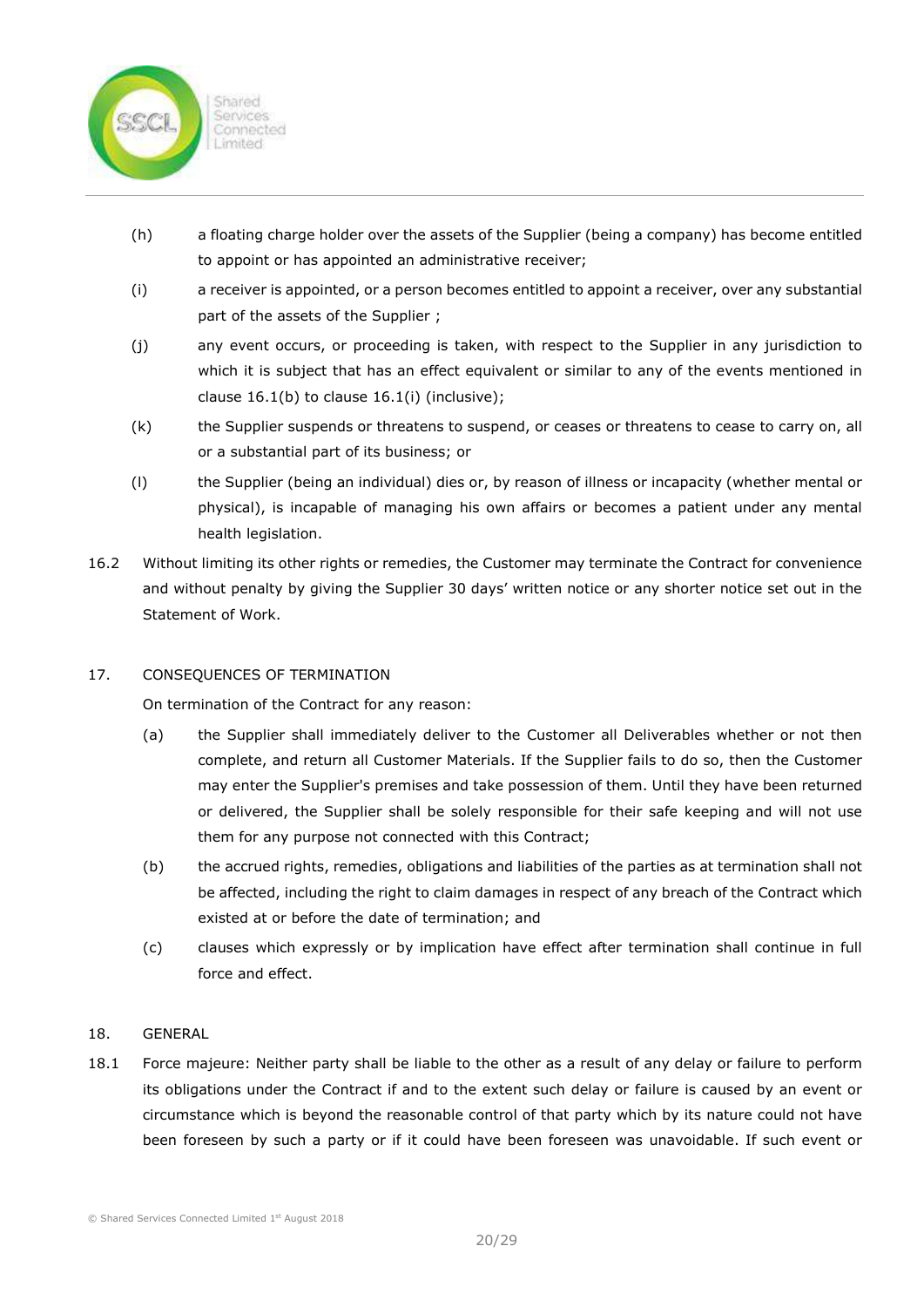

circumstances prevent the Supplier from providing any of the Services for more than 10 working days, the Customer shall have the right, without limiting its other rights or remedies, to terminate this Contract with immediate effect by giving written notice to the Supplier.

- 18.2 Assignment and subcontracting:
	- (a) The Supplier shall not assign, transfer, charge, subcontract or deal in any other manner with all or any of its rights or obligations under the Contract without the prior written consent of the Customer.
	- (b) The Customer may at any time assign, transfer, charge, subcontract or deal in any other manner with all or any of its rights under the Contract and may subcontract or delegate in any manner any or all of its obligations under the Contract to any third party or agent.

### 18.3 Notices:

- (a) Any notice or other communication required to be given to a party under or in connection with this Contract shall be in writing and shall be delivered to the other party personally or sent by prepaid first-class post, recorded delivery or by commercial courier, at its registered office (if a company) or (in any other case) its principal place of business.
- (b) Any notice or communication shall be deemed to have been duly received if delivered personally, when left at the address referred to above or, if sent by prepaid first-class post or recorded delivery, at 9.00 am on the second Business Day after posting, or if delivered by commercial courier, on the date and at the time that the courier's delivery receipt is signed.
- (c) For the purposes of this clause, "writing" shall not include e-mails and for the avoidance of doubt notice given under this Contract shall not be validly served if sent by e-mail.
- 18.4 Waiver and cumulative remedies:
	- (a) A waiver of any right under the Contract is only effective if it is in writing and shall not be deemed to be a waiver of any subsequent breach or default. No failure or delay by a party in exercising any right or remedy under the Contract or by law shall constitute a waiver of that or any other right or remedy, nor preclude or restrict its further exercise. No single or partial exercise of such right or remedy shall preclude or restrict the further exercise of that or any other right or remedy.
	- (b) Unless specifically provided otherwise, rights arising under the Contract are cumulative and do not exclude rights provided by law.
- 18.5 Severance:
	- (a) If a court or any other competent authority finds that any provision (or part of any provision) of the Contract is invalid, illegal or unenforceable, that provision or part-provision shall, to the extent required, be deemed deleted, and the validity and enforceability of the other provisions of the Contract shall not be affected.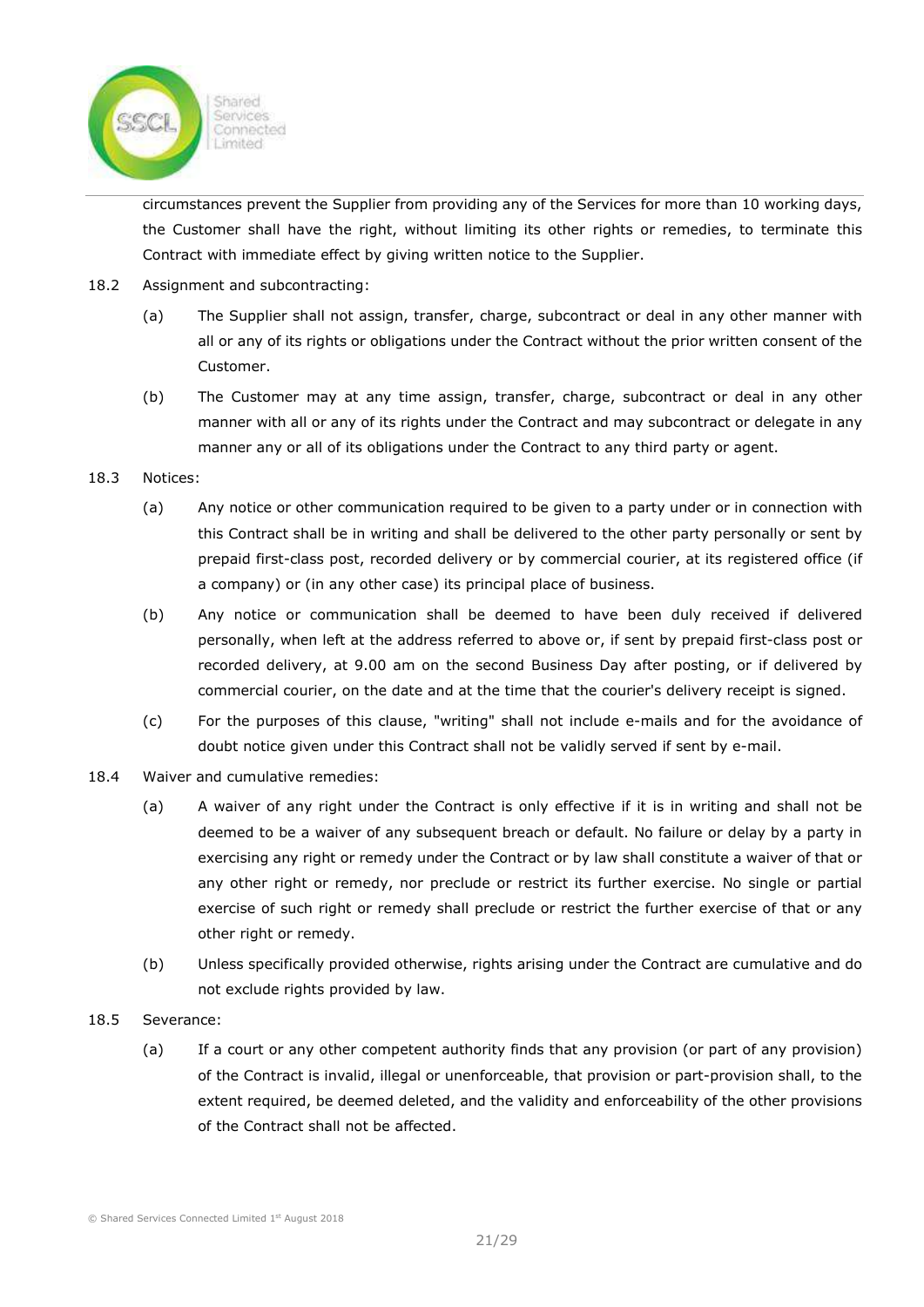

- (b) If any invalid, unenforceable or illegal provision of the Contract would be valid, enforceable and legal if some part of it were deleted, the provision shall apply with the minimum modification necessary to make it legal, valid and enforceable.
- 18.6 No partnership: Nothing in the Contract is intended to, or shall be deemed to, constitute a partnership or joint venture of any kind between any of the parties, nor constitute any party the agent of another party for any purpose. No party shall have authority to act as agent for, or to bind, the other party in any way.
- 18.7 Third parties: A person who is not a party to the Contract shall not have any rights under or in connection with it.
- 18.8 Entire Agreement and Variation:
	- (a) These Conditions and the Order Form, together with the documents referred to in clause 1.3 or attached to the Order, constitute the entire agreement and understanding between the parties in respect of the matters dealt with in it and supersedes, cancels and nullifies any previous agreement between the parties in relation to such matters.
	- (b) Nothing in this clause 18.8 shall operate to exclude any liability for fraud.
	- (c) Any variation, including any additional terms and conditions, to the Contract shall only be binding when agreed in writing and signed by the Customer.
- 18.9 Governing law and jurisdiction: The Contract, and any dispute or claim arising out of or in connection with it or its subject matter or formation (including non-contractual disputes or claims), shall be governed by, and construed in accordance with, English law, and the parties irrevocably submit to the exclusive jurisdiction of the courts of England and Wales.

| Signed for and on behalf of                         | Signed for and on behalf of         |
|-----------------------------------------------------|-------------------------------------|
| <b>Customer Limited</b>                             |                                     |
|                                                     |                                     |
| Signed:_________________________                    | Signed:________________________     |
|                                                     | Name: ____________________________  |
|                                                     | Title:_____________________________ |
|                                                     |                                     |
|                                                     |                                     |
| © Shared Services Connected Limited 1st August 2018 |                                     |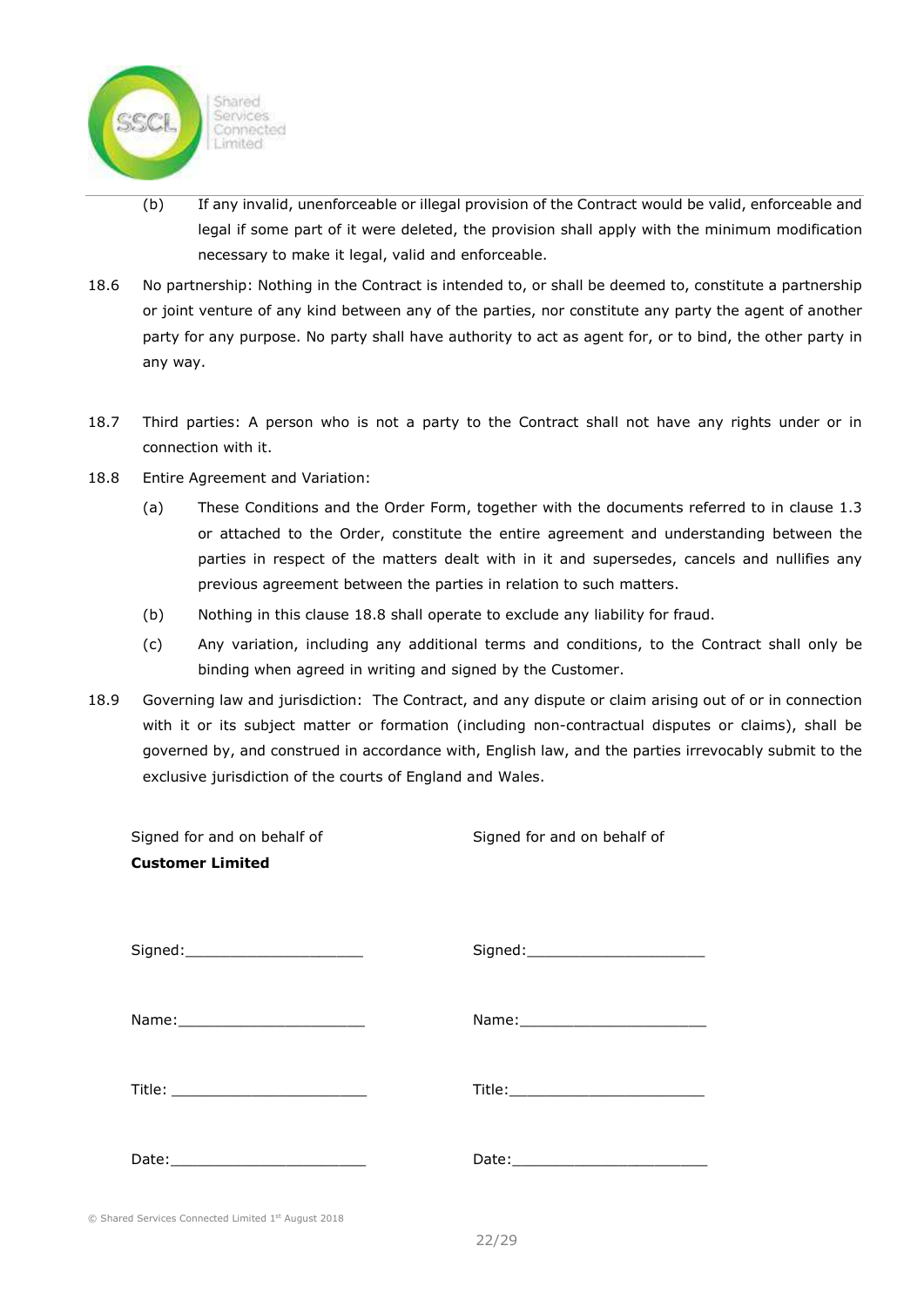

#### DATA PROCESSING ANNEX

### IN THIS DATA PROCESSING ANNEX:

**Law:** means any law, subordinate legislation within the meaning of Section 21(1) of the Interpretation Act 1978, bye-law, enforceable right within the meaning of Section 2 of the European Communities Act 1972, regulation, order, regulatory policy, mandatory guidance or code of practice, judgment of a relevant court of law, or directives or requirements with which the Supplier is bound to comply;

Supplier Personnel: means all directors, officers, employees, agents, consultants. Contractors and suppliers of the Supplier and/or of any Sub-processor engaged in the Processing of Personal Data under this Agreement.

### DEFINITIONS:

[Client: means any third party who is for whom the Supplier Processes Personal Data listed in a Schedule to this Agreement.]

NOTE THIS NOTE AND THE ABOVE DEFINITION CAN BE DELETED ONCE REFERENCE TO CLIENT AND CUSTOMER ARE AGREED IN THIS ANNEX. IF ALL PROCESSING UNDER THIS SUB IS FOR A CLIENT, THEN CLIENT WILL ALWAYS BE THE CLIENT. REFERENCES TO CLIENT ARE THEREFOR DISTINCT FROM REFERENCES TO CUSTOMER

#### Data Protection Legislation:

- (i) the GDPR, the LED and any applicable national implementing Laws as amended from time to time
- (ii) the DPA 2018 to the extent that it relates to processing of personal data and privacy;
- (iii) all applicable Law about the processing of personal data and privacy;

Data Protection Impact Assessment: an assessment by the Client as Controller of the impact of the envisaged processing on the protection of Personal Data.

Process, Controller, Processor, Data Subject, Personal Data, Personal Data Breach, Data Protection Officer take the meaning given in the GDPR.

**Data Loss Event:** any event that results, or may result, in unauthorised access to Personal Data held by the Supplier under this Agreement, and/or actual or potential loss and/or destruction of Personal Data in breach of this Agreement, including any Personal Data Breach.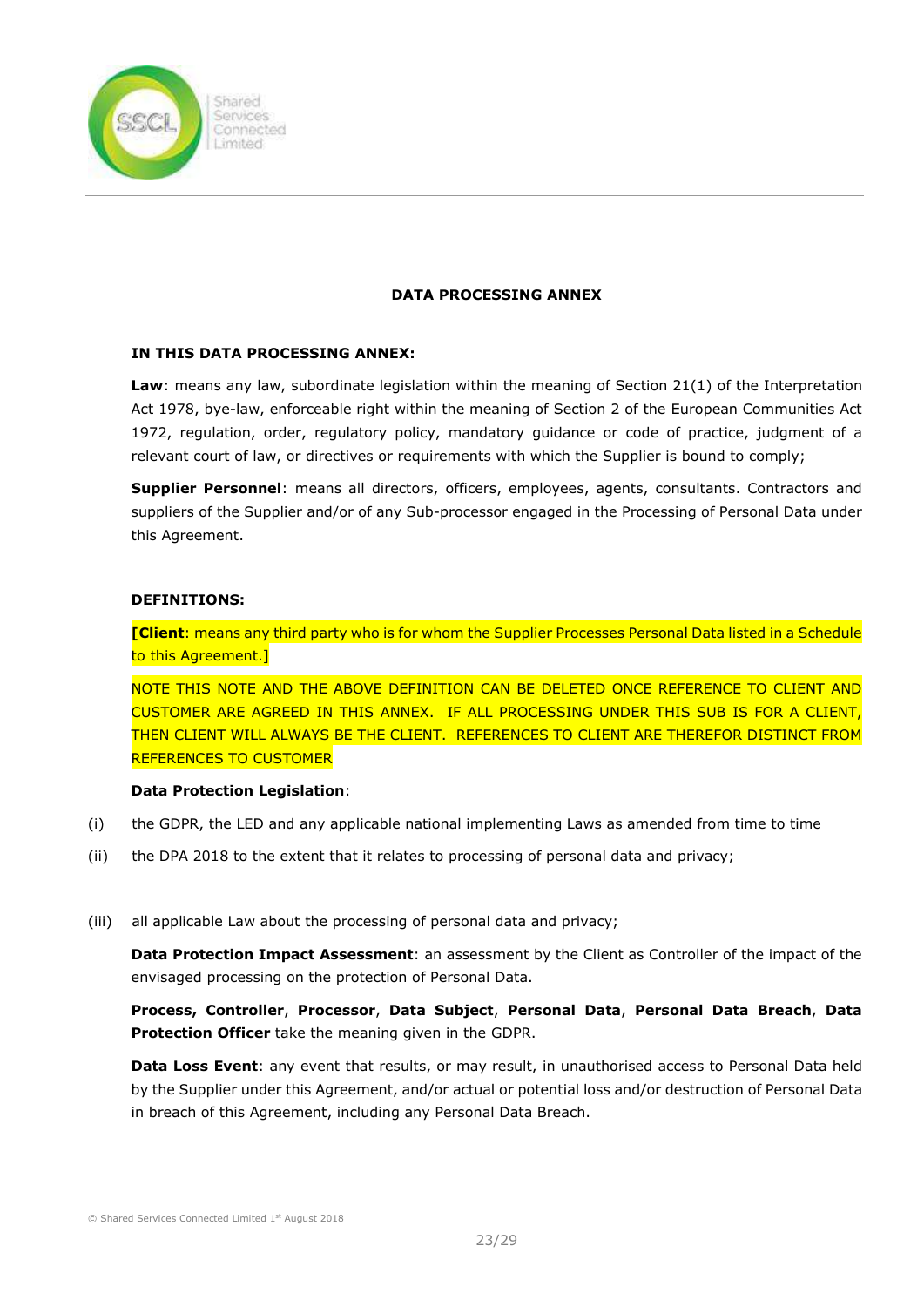

Data Subject Access Request: a request made by, or on behalf of, a Data Subject in accordance with rights granted pursuant to the Data Protection Legislation to access their Personal Data.

DPA 2018: Data Protection Act 2018

GDPR: the General Data Protection Regulation (Regulation (EU) 2016/679)

LED: Law Enforcement Directive (Directive (EU) 2016/680)

Protective Measures: appropriate technical and organisational measures taking into account the level of damage and/or distress that a Data Subject might suffer resulting from any accidental or unlawful destruction, loss, alteration, unauthorised disclosure of, or access to personal data transmitted stored or otherwise processed, which may include: pseudonymising and encrypting Personal Data, ensuring confidentiality, integrity, availability and resilience of systems and services, ensuring that availability of and access to Personal Data can be restored in a timely manner after an incident, and regularly assessing and evaluating the effectiveness of the such measures adopted by it.

Sub-processor: any third party appointed to process Personal Data on behalf of the Supplier.

#### 1. DATA PROTECTION

- 1.1 This Data Processing Annex applies if and to the extent Supplier Processes Client's Personal Data in the course of providing the services set out in a Schedule to this Agreement.
- 1.2 Where Clause 1.1 to this Annex does not apply but the Supplier Processes Personal Data
	- (a) limited to business contact details of the Client's personnel (employees, agents and Suppliers);
	- (b) for purposes limited to its administration of a contract with the Client which does not otherwise involve Processing of Personal Data;

it will do so as Controller strictly in accordance with Data Protection Legislation and Law.

- 1.3 Supplier represents, warrants and undertakes that it will take all measures required of it to ensure that processing by it under this Data Processing Annex will comply with the requirements of the Data Protection Legislation and Law.
- 1.4 The parties acknowledge that for the purposes of the Data Protection Legislation, the Client is the Controller and the Supplier is the Processor of the Personal Data listed in a Schedule to this Agreement. The only processing of such Data that the Supplier is authorised to do is listed in a Schedule to this Agreement and may not be determined by the Supplier.
- 1.5 The Supplier shall notify Customer immediately if it considers that any of the Client's instructions infringe the Data Protection Legislation.

© Shared Services Connected Limited 1st August 2018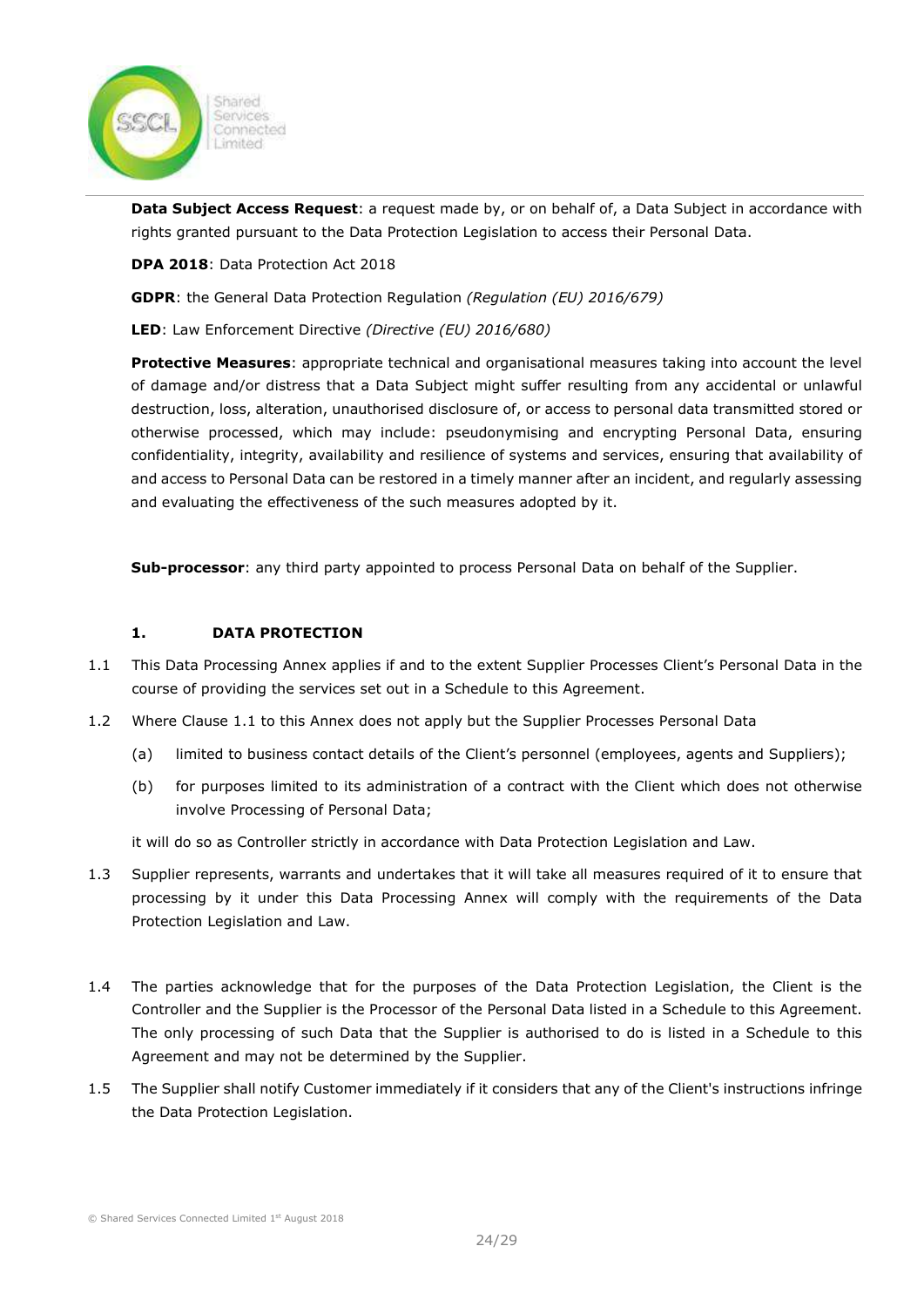

- 1.6 The Supplier shall provide all reasonable assistance to Customer and the Client in the preparation of any Data Protection Impact Assessment prior to commencing any processing. Such assistance may, at the discretion of Customer or the Client, include:
	- (a) a systematic description of the envisaged processing operations and the purpose of the processing;
	- (b) an assessment of the necessity and proportionality of the processing operations in relation to the Services;
	- (c) an assessment of the risks to the rights and freedoms of Data Subjects; and
	- (d) the measures envisaged to address the risks, including safeguards, security measures and mechanisms to ensure the protection of Personal Data.
- 1.7 Where the Supplier obtains or collects any Personal Data on behalf of the Client under this Agreement it shall (and shall procure that any Sub-processor shall)
	- (a) ensure that the data can be lawfully processed, by all recipients in accordance with this Agreement and that the information required by the Data Protection Legislation is provided to the Data Subjects in the form of a data protection notice.
	- (b) where applicable, ensure that its collection process obtains all necessary consents for the processing of Personal Data and evidence of such consents, and that such consents meet the standards set out in Article 7 of the GDPR. Such data protection notice, consent wording and method for evidencing such consents is to be agreed with Customer in writing in advance. The Supplier shall not (and shall procure that any Sub-Supplier shall not) modify or alter the form of these agreed words or methods in any way without the prior written consent of Customer. Where the Supplier is obtaining consent on behalf of the Client, it shall (unless otherwise agreed with Customer) also be responsible for implementing mechanisms to meet the requirement of Article 7(3) of GDPR to make it as easy to withdraw consent as it is to give consent.
- 1.8 In relation to any Personal Data processed in connection with the Services the Supplier shall:
	- (a) process that Personal Data only in accordance with the Schedule to this Data Processing Annex, unless the Supplier is required to do otherwise by Law. If it is so required the Supplier shall promptly notify Customer before processing the Personal Data unless prohibited by Law;
	- (b) ensure that it has in place Protective Measures, which have been reviewed and approved by Customer as appropriate to protect against a Data Loss Event having taken account of the:
		- (i) nature of the data to be protected;
		- (ii) harm that might result from a Data Loss Event;
		- (iii) state of technological development; and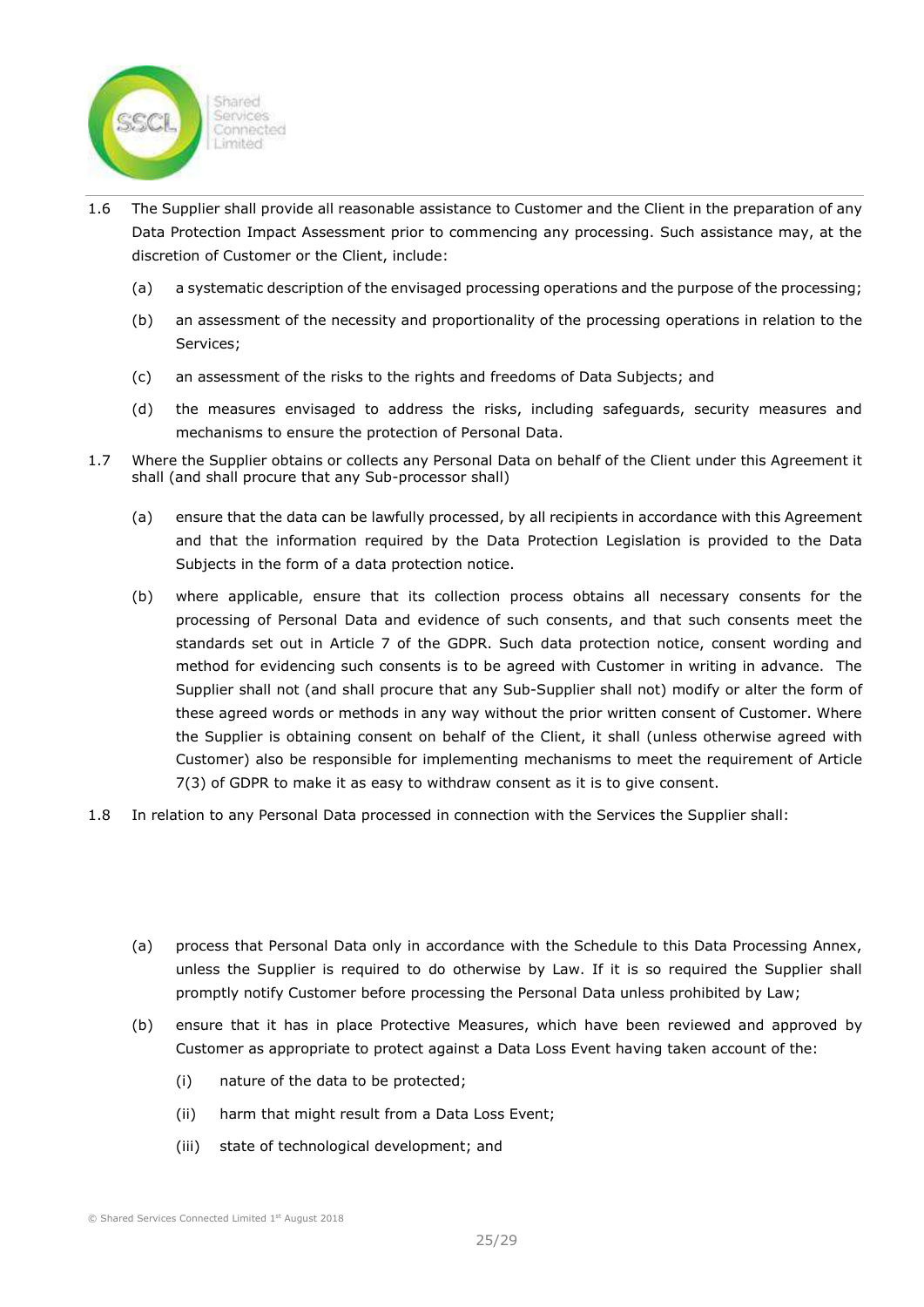

- (iv) cost of implementing any measures;
- (c) ensure that :
	- (i) the Supplier Personnel do not process Personal Data except in accordance with this Agreement and the relevant Schedule;
	- (ii) it takes all reasonable steps to ensure the reliability and integrity of any Supplier Personnel who have access to the Personal Data and ensure that they:
		- (A) are aware of and comply with the Supplier's duties under this Agreement in respect of the Processing of Personal Data;
		- (B) are subject to appropriate confidentiality undertakings with the Supplier or any Subprocessor;
		- (C) are informed of the confidential nature of the Personal Data and do not publish, disclose or divulge any of the Personal Data to any third Party unless directed in writing to do so by Customer or as otherwise permitted by this Agreement; and
		- (D) have undergone and regularly refresh adequate training in the use, care, protection and handling of Personal Data; and
- (d) not transfer Personal Data outside of the EU unless the prior written consent of Customer and/or the Client has been obtained and the following conditions are fulfilled:
	- (i) the Client or the Supplier has provided appropriate safeguards in relation to the transfer (whether in accordance with GDPR Article 46 or LED Article 37) as determined by the Client;
	- (ii) the Data Subject has enforceable rights and effective legal remedies;
	- (iii) the Supplier complies with its obligations under the Data Protection Legislation by providing an adequate level of protection to any Personal Data that is transferred (or, if it is not so bound, uses its best endeavours to assist Customer and the Client in meeting their obligations); and
	- (iv) the Supplier complies with any instructions notified to it in advance by Customer with respect to the processing of the Personal Data;
- (e) on termination of the Services at the written direction of Customer delete or return the relevant Personal Data (and any copies of it together with any encryption keys or other means required to enable Customer and the Client to Process the Personal Data) to Customer or the Client unless the Supplier is required by Law to retain the Personal Data.
- 1.9 Subject to Clause 1.10 to this Annex, the Supplier shall notify Customer immediately if it:
	- (a) receives a Data Subject Access Request (or purported Data Subject Access Request);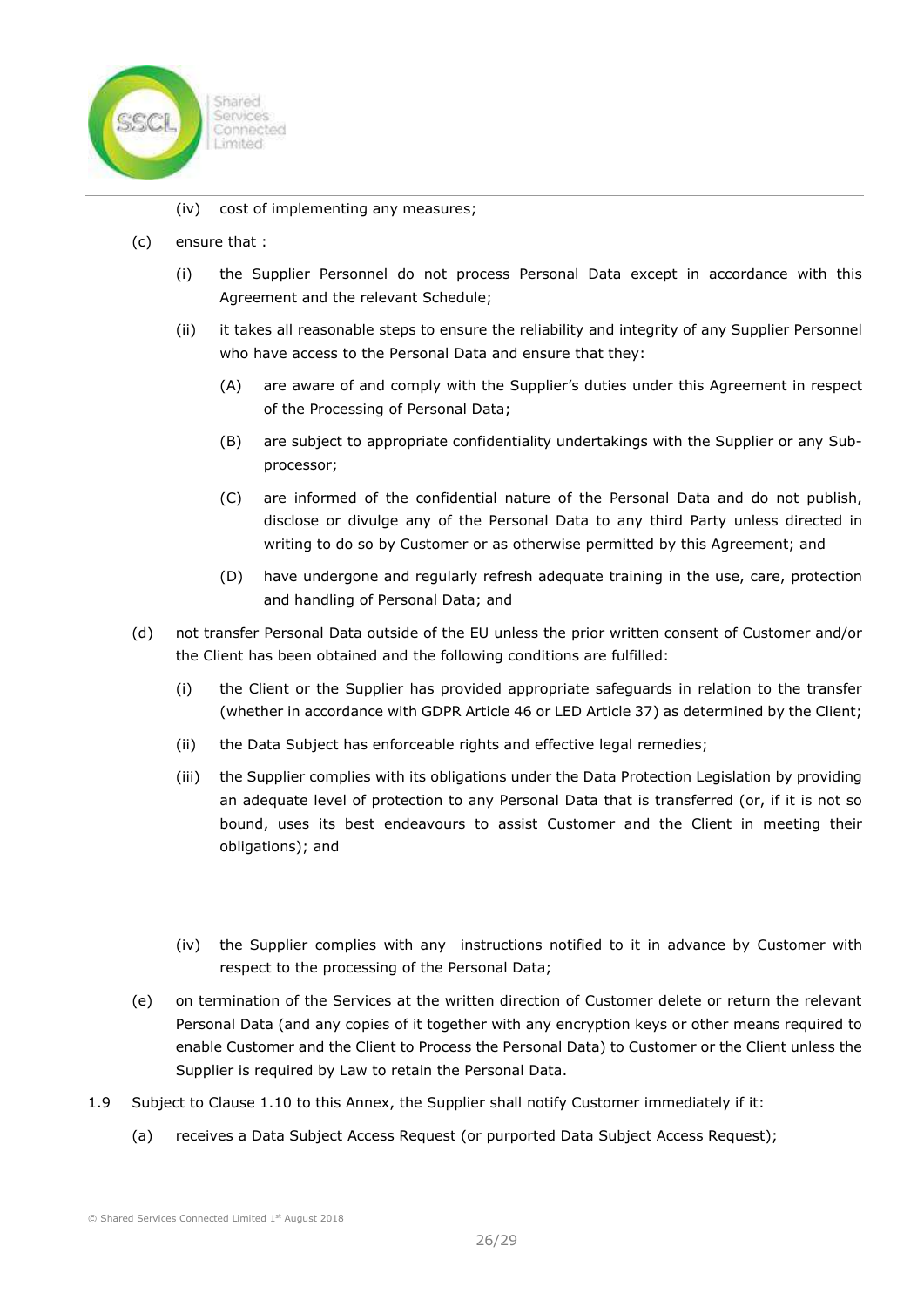

- (b) receives a request to rectify, block or erase any Personal Data;
- (c) receives any other request, complaint or communication relating to either party's obligations under the Data Protection Legislation;
- (d) receives any communication from the Information Commissioner or any other regulatory authority in connection with Personal Data processed under this Agreement
- (e) receives a request from any third party for disclosure of Personal Data where compliance with such request is required or purported to be required by Law; or
- (f) becomes aware of a Data Loss Event

in each case related to Personal Data Processed by it under this Data Processing Annex.

- 1.10 The Supplier's obligation to notify under Clause 1.9 to this Annex shall include the provision of further information to Customer in phases, as details become available and without the need for Client to make a request.
- 1.11 Where the Supplier becomes aware of a Data Loss Event the notification under Clause 1.9 to this Annex will at a minimum:
	- (a) describe the nature of the personal data breach including where possible, the categories and approximate number of data subjects concerned and the categories and approximate number of personal data records concerned;
	- (b) describe the likely consequences of the personal data breach;
	- (c) describe the measures taken or proposed to be taken by the Supplier to address the personal data breach, including, where appropriate, measures to mitigate its possible adverse effects. The Supplier shall take such measures without delay.
- 1.12 Taking into account the nature of the processing, the Supplier shall provide Customer and the Client with full assistance in relation to either party's obligations under Data Protection Legislation and in respect of any complaint, communication or request referred to in Clause 1.9 to this Annex (and insofar as possible within the timescales reasonably required by Customer to enable Customer and the Client to comply with Data Protection Legislation) including by promptly providing:
	- (a) Customer with full details and copies of the complaint, communication or request;
	- (b) such assistance as is reasonably requested by Customer to enable Customer and the Client to comply with a Data Subject Access Request within the relevant timescales set out in the Data Protection Legislation;
	- (c) Customer, at its request, with any Personal Data it holds in relation to a Data Subject;
	- (d) assistance as requested by Customer and the Client following any Data Loss Event;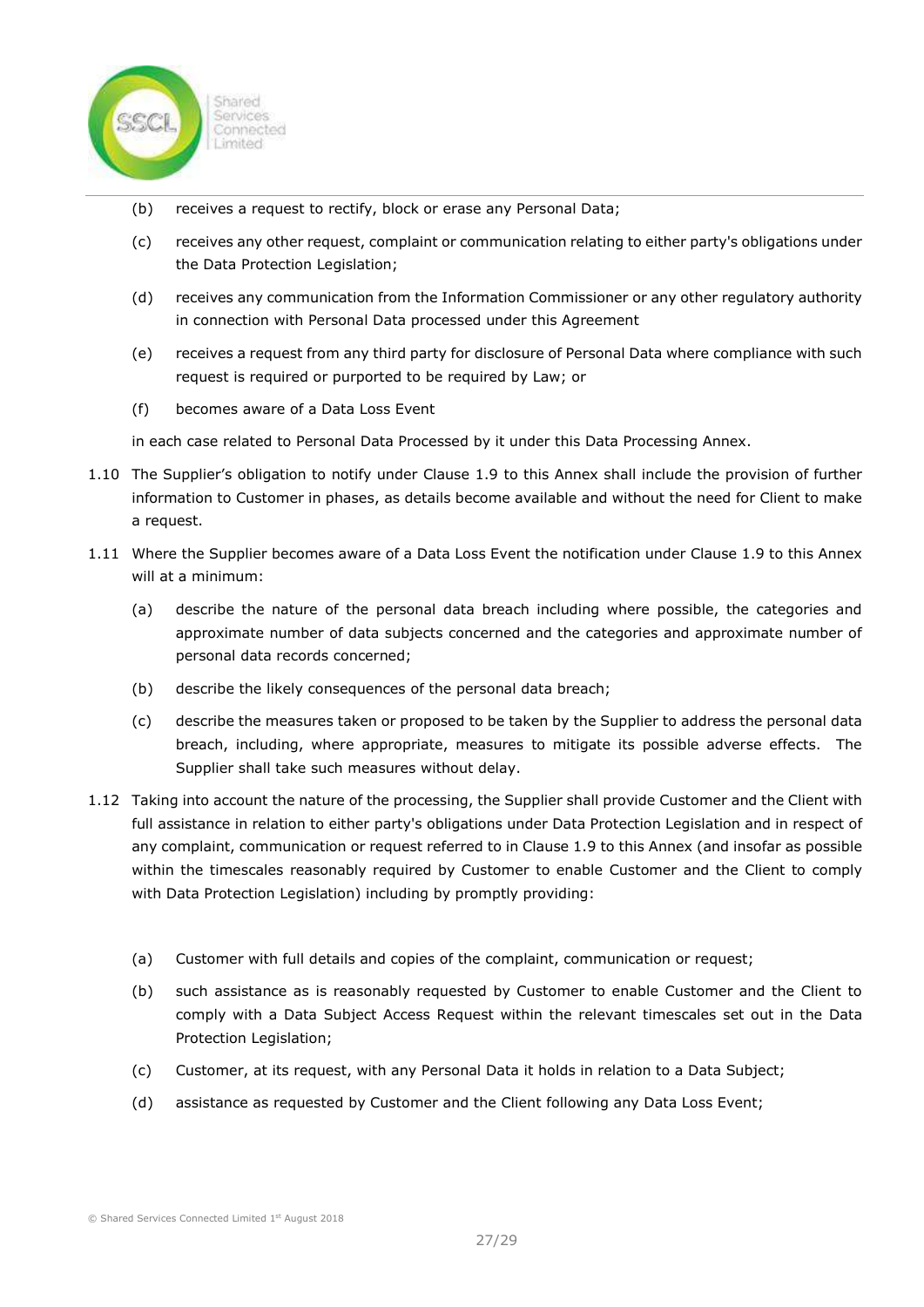

- (e) assistance as requested by Customer and the Client with respect to any request from the Information Commissioner's Office, or any consultation by the Client with the Information Commissioner's Office.
- 1.13 The Supplier shall maintain complete and accurate records and information to demonstrate its compliance with this Data Processing Annex (including but not limited to the record of processing required by Article 30 GDPR). This requirement does not apply where the Supplier employs fewer than two hundred and fifty (250) staff, unless:
	- (a) the processing is not occasional;
	- (b) the processing includes special categories of data as referred to in Article 9 (1) of the GDPR or Personal Data relating to criminal convictions and offences referred to in Article 10 of the GDPR; and
	- (c) the processing is likely to result in a risk to the rights and freedoms of Data Subjects.
- 1.14 The Supplier shall permit Customer and the Client or a designated auditor to carry out periodic audits and/or inspections of its Data Processing activity, subject to appropriate confidentiality provisions, to reasonable notice and to the audit being carried out within normal working hours unless required as a matter of urgency, for example in connection with a Data Loss Event.
- 1.15 The Supplier shall designate a Data Protection Officer if required by the Data Protection Legislation.
- 1.16 Before allowing any Sub-processor to process any Personal Data related to this Agreement, the Supplier must:
	- (a) notify Customer in writing of the intended Sub-processor and processing;
	- (b) obtain the written consent of Customer and/or the Client;
	- (c) enter into a written agreement with the Sub-processor which give effect to the terms set out in this Data Processing Annex such that they apply to the Sub-processor; and
	- (d) provide Customer with such information regarding the Sub-processor as Customer may reasonably require and afford Customer and the Client an opportunity to object.
- 1.17 The Supplier shall remain fully liable for all acts or omissions of any Sub-processor.
- 1.18 The liability of each party to the other or to a Data Subject for a breach of Data Protection Legislation shall be governed by the Data Protection Legislation and shall not be limited (including by any provision of this Agreement.
- 1.19 Customer and /or the Client may, at any time on not less than thirty (30) working Days' notice, revise this Data Processing Annex (and the relevant Schedule) as it applies to one or more Clients by replacing it with any applicable controller to processor standard clauses or similar terms forming part of an

© Shared Services Connected Limited 1st August 2018